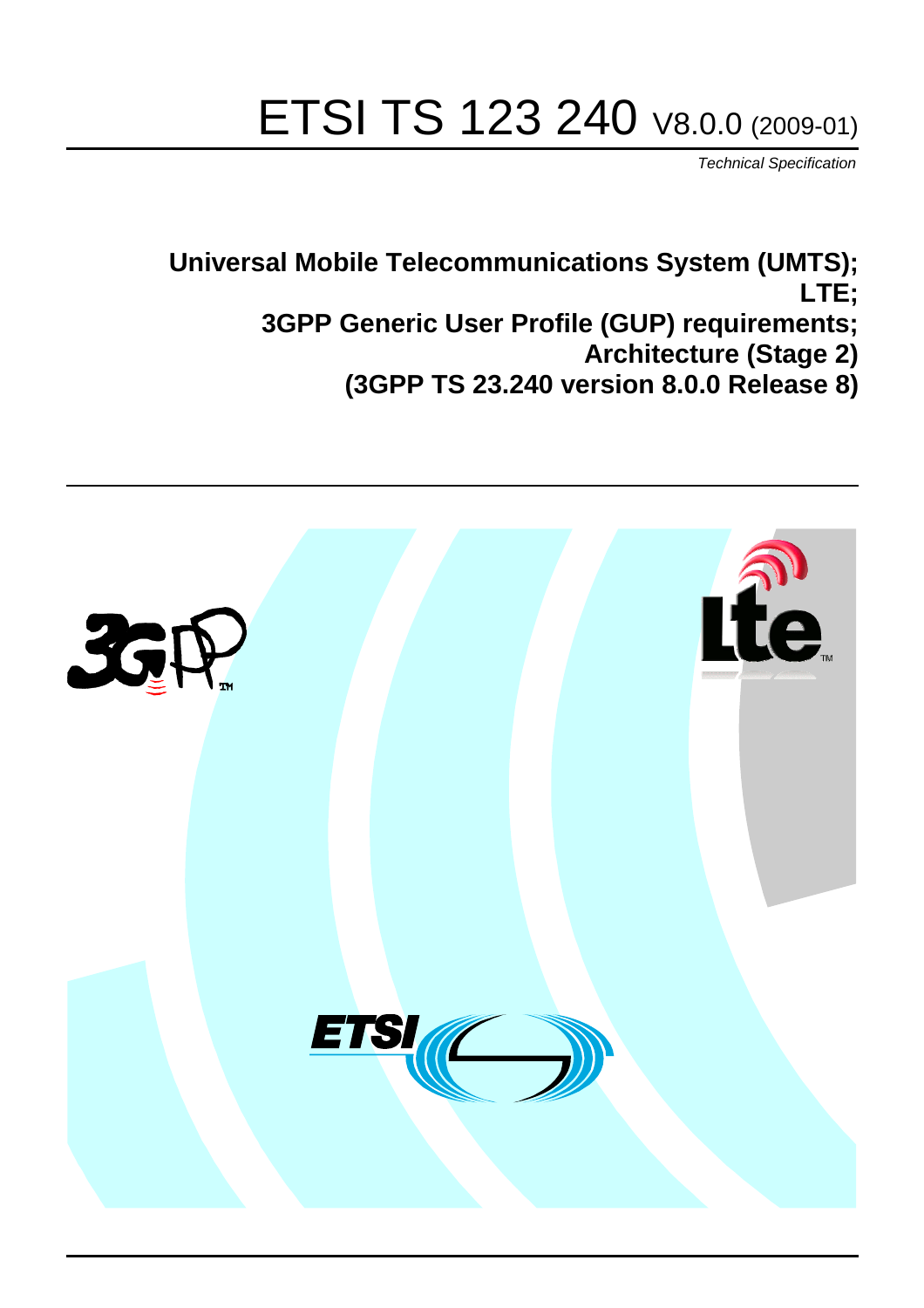Reference RTS/TSGS-0223240v800

> Keywords LTE, UMTS

#### *ETSI*

#### 650 Route des Lucioles F-06921 Sophia Antipolis Cedex - FRANCE

Tel.: +33 4 92 94 42 00 Fax: +33 4 93 65 47 16

Siret N° 348 623 562 00017 - NAF 742 C Association à but non lucratif enregistrée à la Sous-Préfecture de Grasse (06) N° 7803/88

#### *Important notice*

Individual copies of the present document can be downloaded from: [http://www.etsi.org](http://www.etsi.org/)

The present document may be made available in more than one electronic version or in print. In any case of existing or perceived difference in contents between such versions, the reference version is the Portable Document Format (PDF). In case of dispute, the reference shall be the printing on ETSI printers of the PDF version kept on a specific network drive within ETSI Secretariat.

Users of the present document should be aware that the document may be subject to revision or change of status. Information on the current status of this and other ETSI documents is available at <http://portal.etsi.org/tb/status/status.asp>

If you find errors in the present document, please send your comment to one of the following services: [http://portal.etsi.org/chaircor/ETSI\\_support.asp](http://portal.etsi.org/chaircor/ETSI_support.asp)

#### *Copyright Notification*

No part may be reproduced except as authorized by written permission. The copyright and the foregoing restriction extend to reproduction in all media.

> © European Telecommunications Standards Institute 2009. All rights reserved.

**DECT**TM, **PLUGTESTS**TM, **UMTS**TM, **TIPHON**TM, the TIPHON logo and the ETSI logo are Trade Marks of ETSI registered for the benefit of its Members.

**3GPP**TM is a Trade Mark of ETSI registered for the benefit of its Members and of the 3GPP Organizational Partners. **LTE**™ is a Trade Mark of ETSI currently being registered

for the benefit of its Members and of the 3GPP Organizational Partners.

**GSM**® and the GSM logo are Trade Marks registered and owned by the GSM Association.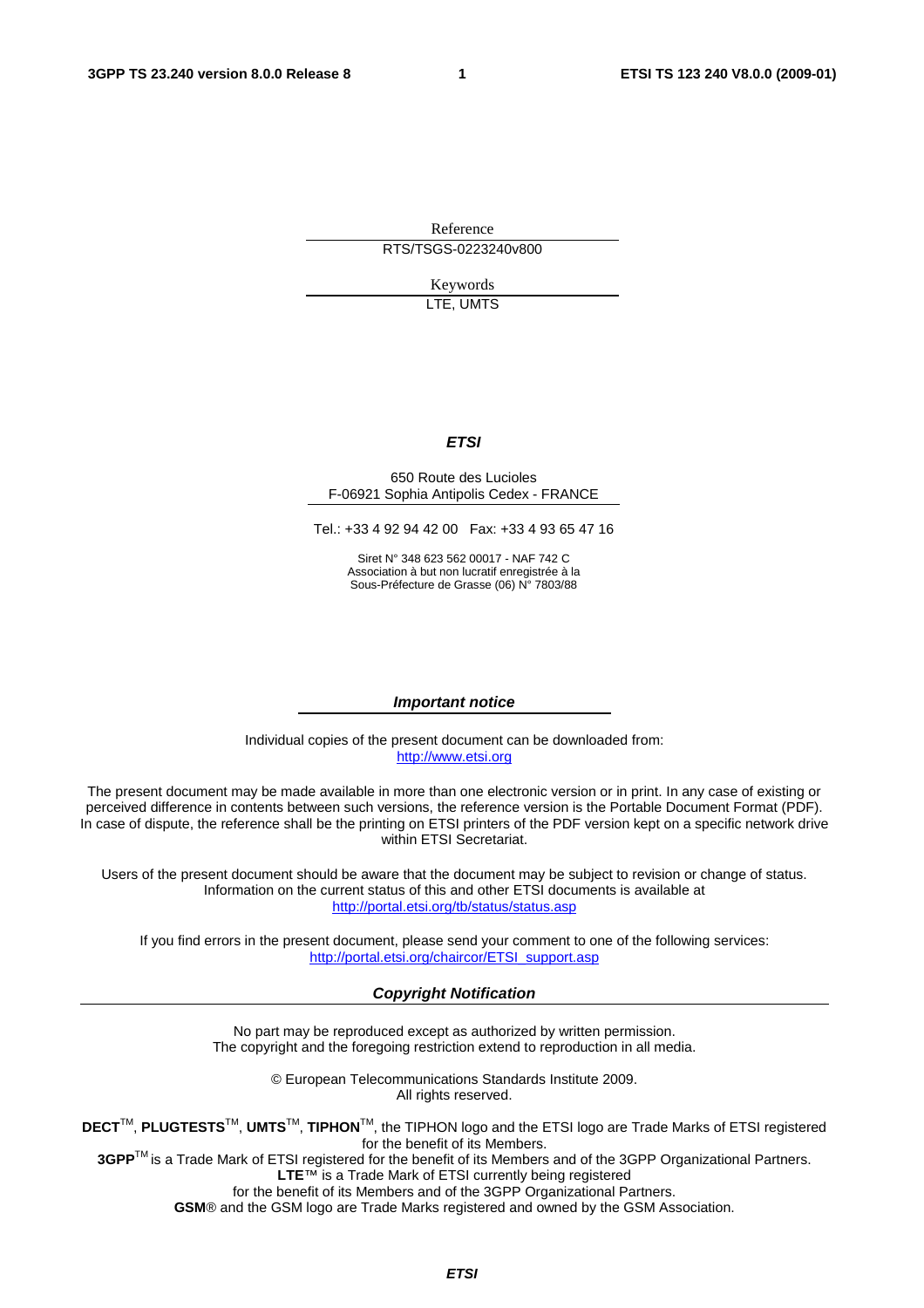# Intellectual Property Rights

IPRs essential or potentially essential to the present document may have been declared to ETSI. The information pertaining to these essential IPRs, if any, is publicly available for **ETSI members and non-members**, and can be found in ETSI SR 000 314: *"Intellectual Property Rights (IPRs); Essential, or potentially Essential, IPRs notified to ETSI in respect of ETSI standards"*, which is available from the ETSI Secretariat. Latest updates are available on the ETSI Web server [\(http://webapp.etsi.org/IPR/home.asp\)](http://webapp.etsi.org/IPR/home.asp).

Pursuant to the ETSI IPR Policy, no investigation, including IPR searches, has been carried out by ETSI. No guarantee can be given as to the existence of other IPRs not referenced in ETSI SR 000 314 (or the updates on the ETSI Web server) which are, or may be, or may become, essential to the present document.

# Foreword

This Technical Specification (TS) has been produced by ETSI 3rd Generation Partnership Project (3GPP).

The present document may refer to technical specifications or reports using their 3GPP identities, UMTS identities or GSM identities. These should be interpreted as being references to the corresponding ETSI deliverables.

The cross reference between GSM, UMTS, 3GPP and ETSI identities can be found under [http://webapp.etsi.org/key/queryform.asp.](http://webapp.etsi.org/key/queryform.asp)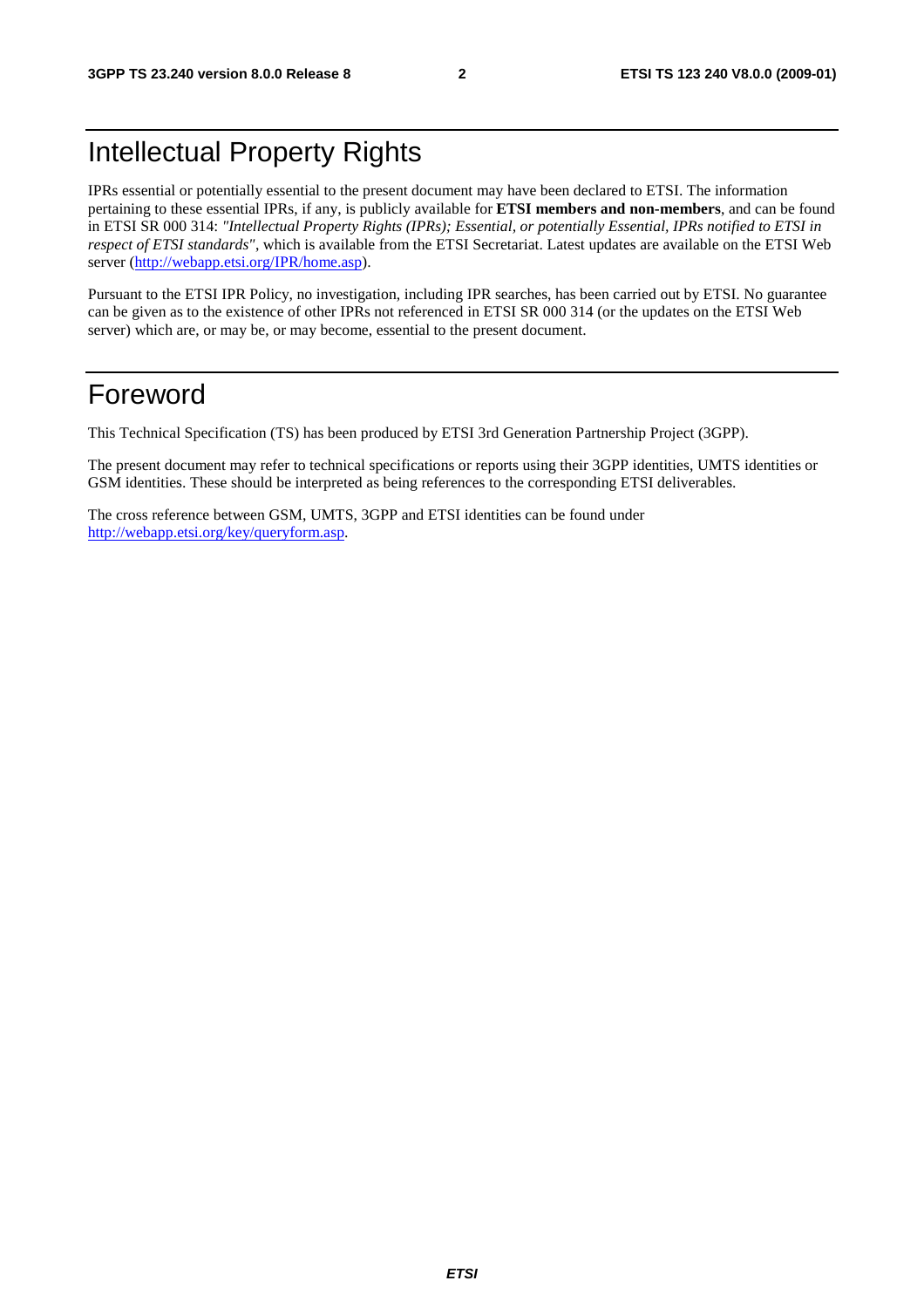#### $\mathbf{3}$

# Contents

| 1              |  |
|----------------|--|
| 2              |  |
| 3              |  |
| 3.1            |  |
| 3.2            |  |
| 3.3            |  |
| $\overline{4}$ |  |
| 4.1            |  |
| 4.1.1          |  |
| 4.1.2          |  |
| 4.1.3          |  |
| 4.1.4          |  |
| 4.1.5          |  |
| 4.1.6          |  |
| 4.1.7          |  |
| 4.1.8          |  |
| 4.1.9          |  |
| 4.2            |  |
| 4.2.1          |  |
| 4.2.1.1        |  |
| 4.2.1.2        |  |
| 4.2.1.3        |  |
| 4.2.1.4        |  |
| 4.2.1.5        |  |
| 4.2.1.6        |  |
| 4.2.2          |  |
| 4.2.3          |  |
| 4.2.4          |  |
| 4.2.5          |  |
| 4.2.6          |  |
| 4.3            |  |
| 4.3.1          |  |
| 4.3.2          |  |
| 4.3.2a         |  |
| 4.3.3          |  |
| 4.3.4          |  |
| 4.3.5          |  |
| 4.3.6          |  |
| 4.3.7          |  |
| 4.3.8          |  |
| 4.3.8.1        |  |
| 4.3.8.2        |  |
| 4.3.9          |  |
| 4.4            |  |
| 4.4.1          |  |
| 4.4.2          |  |
| 4.4.2a         |  |
| 4.4.3          |  |
| 4.4.4          |  |
|                |  |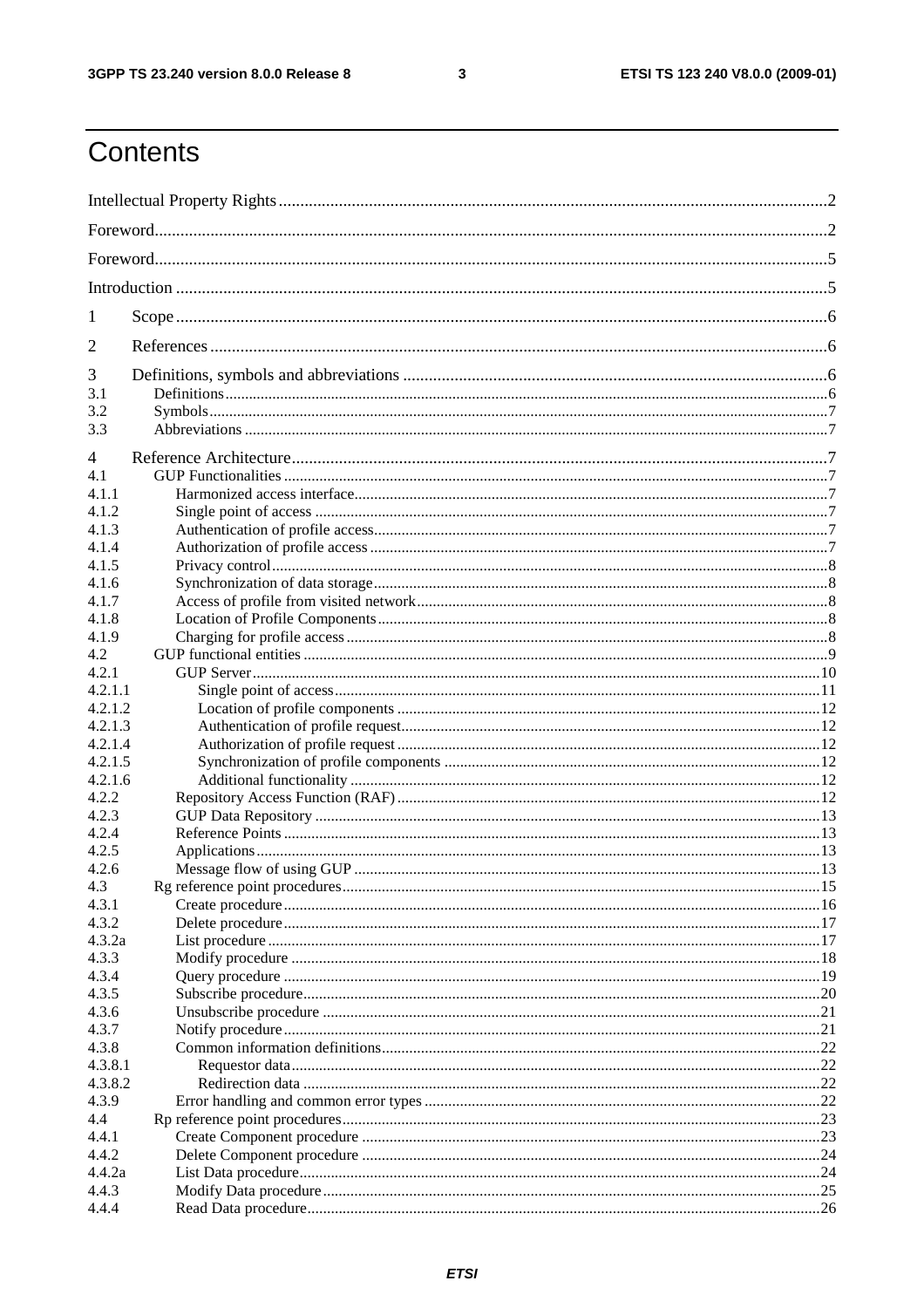$\overline{\mathbf{4}}$ 

| 4.4.5          |  |
|----------------|--|
| 4.4.6          |  |
| 4.4.7          |  |
| 4.4.8          |  |
| 4.4.9          |  |
| 4.4.9.1        |  |
| 4.4.10         |  |
| 5 <sup>5</sup> |  |
|                |  |
|                |  |
|                |  |
|                |  |
|                |  |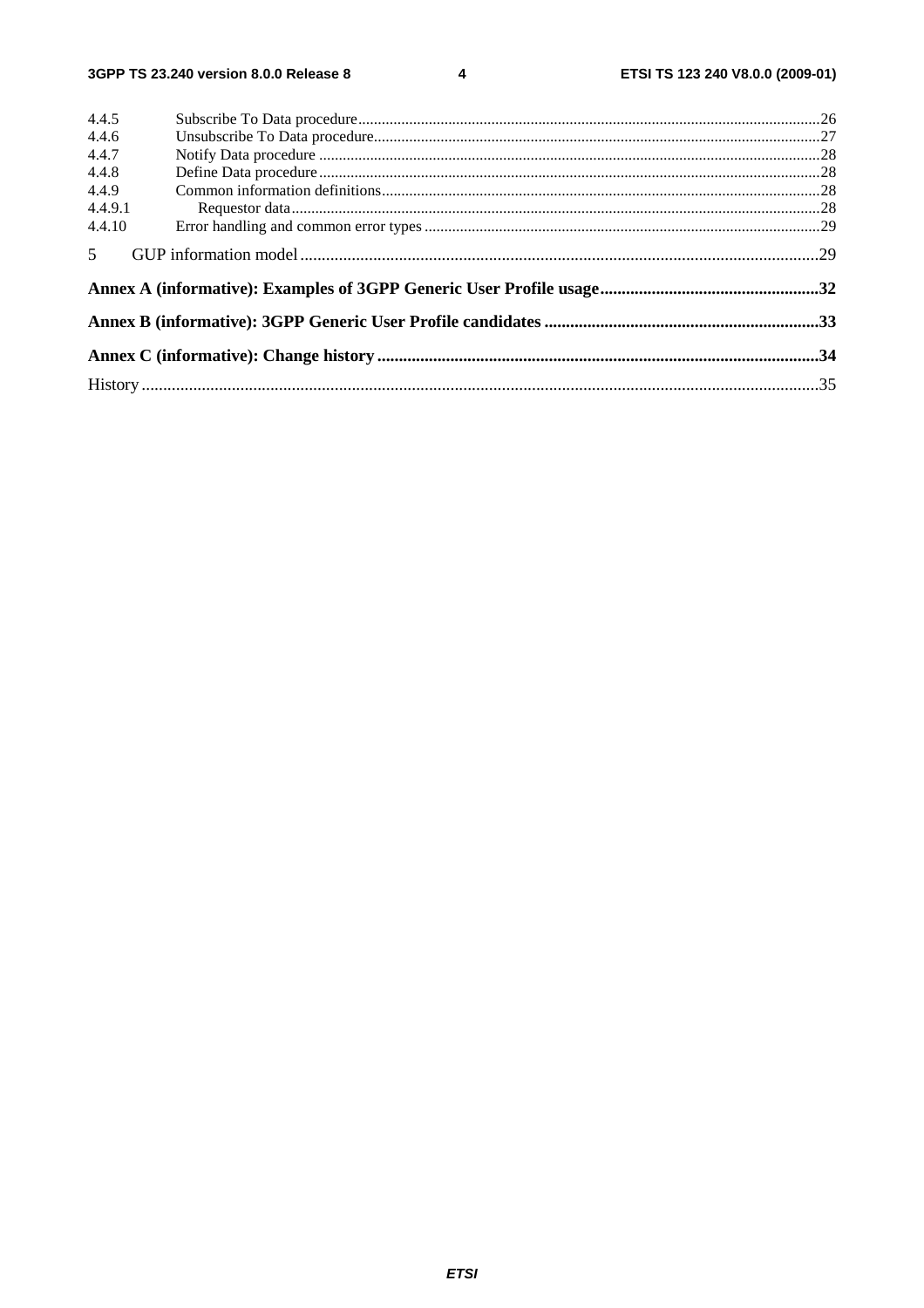# Foreword

This Technical Specification has been produced by the 3<sup>rd</sup> Generation Partnership Project (3GPP).

The contents of the present document are subject to continuing work within the TSG and may change following formal TSG approval. Should the TSG modify the contents of the present document, it will be re-released by the TSG with an identifying change of release date and an increase in version number as follows:

Version x.y.z

where:

- x the first digit:
	- 1 presented to TSG for information;
	- 2 presented to TSG for approval;
	- 3 or greater indicates TSG approved document under change control.
- y the second digit is incremented for all changes of substance, i.e. technical enhancements, corrections, updates, etc.
- z the third digit is incremented when editorial only changes have been incorporated in the document.

# Introduction

The fact of having several domains within the 3GPP mobile system (e.g. Circuit-Switched, Packet-Switched, IP Multimedia Subsystem) and access technologies (e.g. GERAN, UTRAN and WLAN) introduces a wide distribution of data associated with the user. Further, the new functions both in terminals and networks mean that the data related to users, services and user equipment will be increased greatly. This causes difficulties for users, subscribers, network operators and value added service providers to create, access and manage the user-related data located in different entities.

The objective of specifying the 3GPP Generic User Profile is to provide a conceptual description to enable harmonized usage of the user-related information located in different entities. Technically the 3GPP Generic User Profile provides an architecture, data description and interface with mechanisms to handle the data.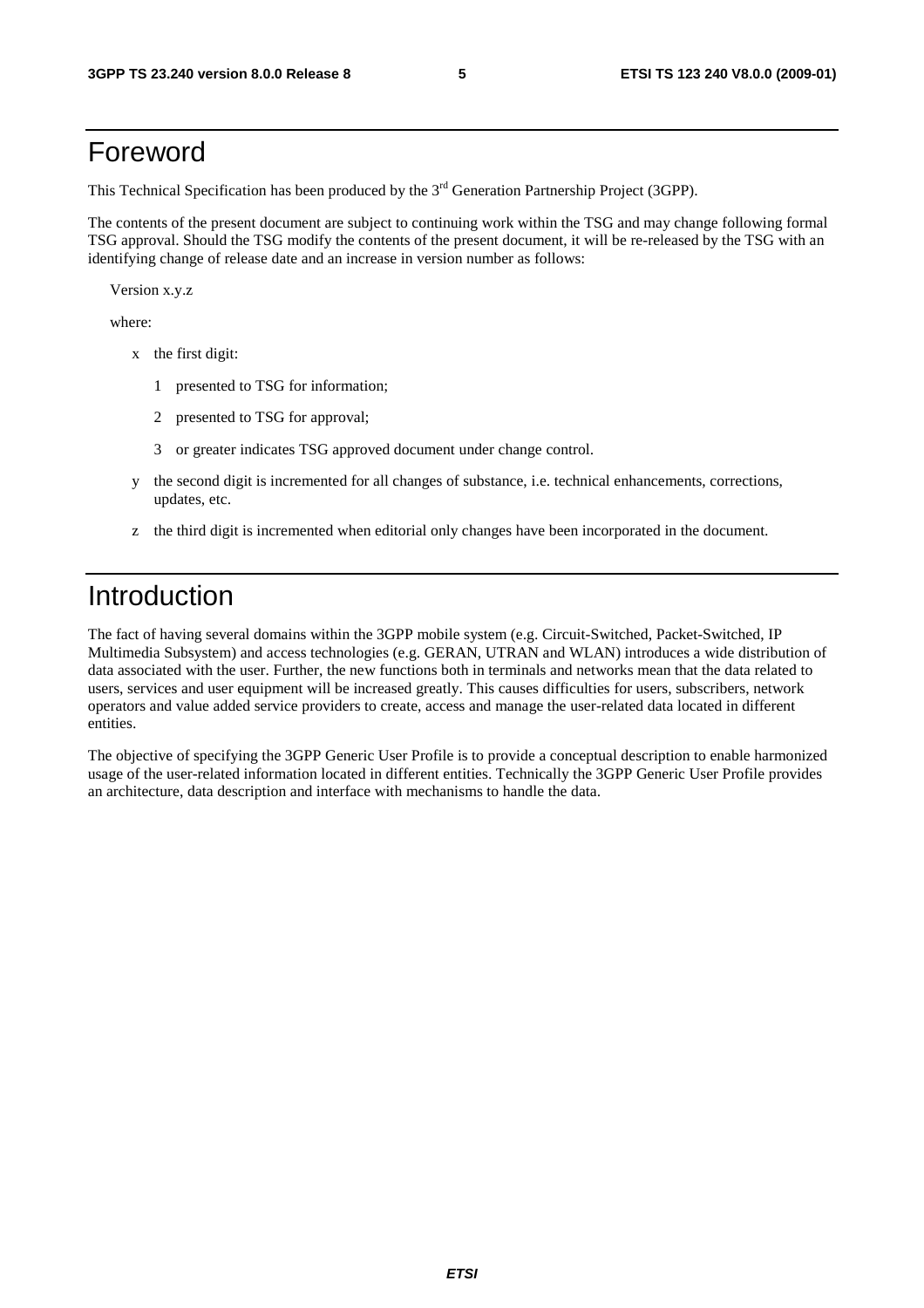# 1 Scope

The present document defines the stage 2 architecture description to the 3GPP Generic User Profile (GUP), which includes the elements necessary to realise the stage 1 requirements in TS 22.240 [1].

The present document includes the GUP reference architecture with descriptions of functional entities, and their interfaces and procedures, as well as the high-level information model for the GUP data.

# 2 References

The following documents contain provisions which, through reference in this text, constitute provisions of the present document.

- References are either specific (identified by date of publication, edition number, version number, etc.) or non-specific.
- For a specific reference, subsequent revisions do not apply.
- For a non-specific reference, the latest version applies. In the case of a reference to a 3GPP document (including a GSM document), a non-specific reference implicitly refers to the latest version of that document *in the same Release as the present document*.
- [1] 3GPP TS 22.240: "Stage 1 Service Requirement for the 3GPP Generic User Profile (GUP)".
- [2] Liberty Discovery Service Specification,<http://www.projectliberty.org/>
- [3] Liberty ID-WSF SOAP Binding Specification,<http://www.projectliberty.org/>
- [4] Liberty ID-WSF Data Services Template,<http://www.projectliberty.org/>
- [5] Liberty ID-WSF Security and Privacy Overview,<http://www.projectliberty.org/>
- [6] Liberty ID-WSF Security Mechanisms,<http://www.projectliberty.org/>

# 3 Definitions, symbols and abbreviations

### 3.1 Definitions

For the purposes of the present document the following definitions apply:

**3GPP Generic User Profile (GUP)**: The 3GPP Generic User Profile is the collection of user related data which affects the way in which an individual user experiences services and which may be accessed in a standardized manner as described in this specification.

**GUP Component**: A GUP component is logically an individual part of the Generic User Profile.

**Data Element**: the indivisible unit of Generic User Profile information.

**Data Element Group**: A pre-defined set of Data Elements and/or other Data Element Groups closely related to each other. One or more Data Element Groups can constitute the GUP Component.

**Data Description Method**: A method describing how to define the data contained in the Generic User Profile.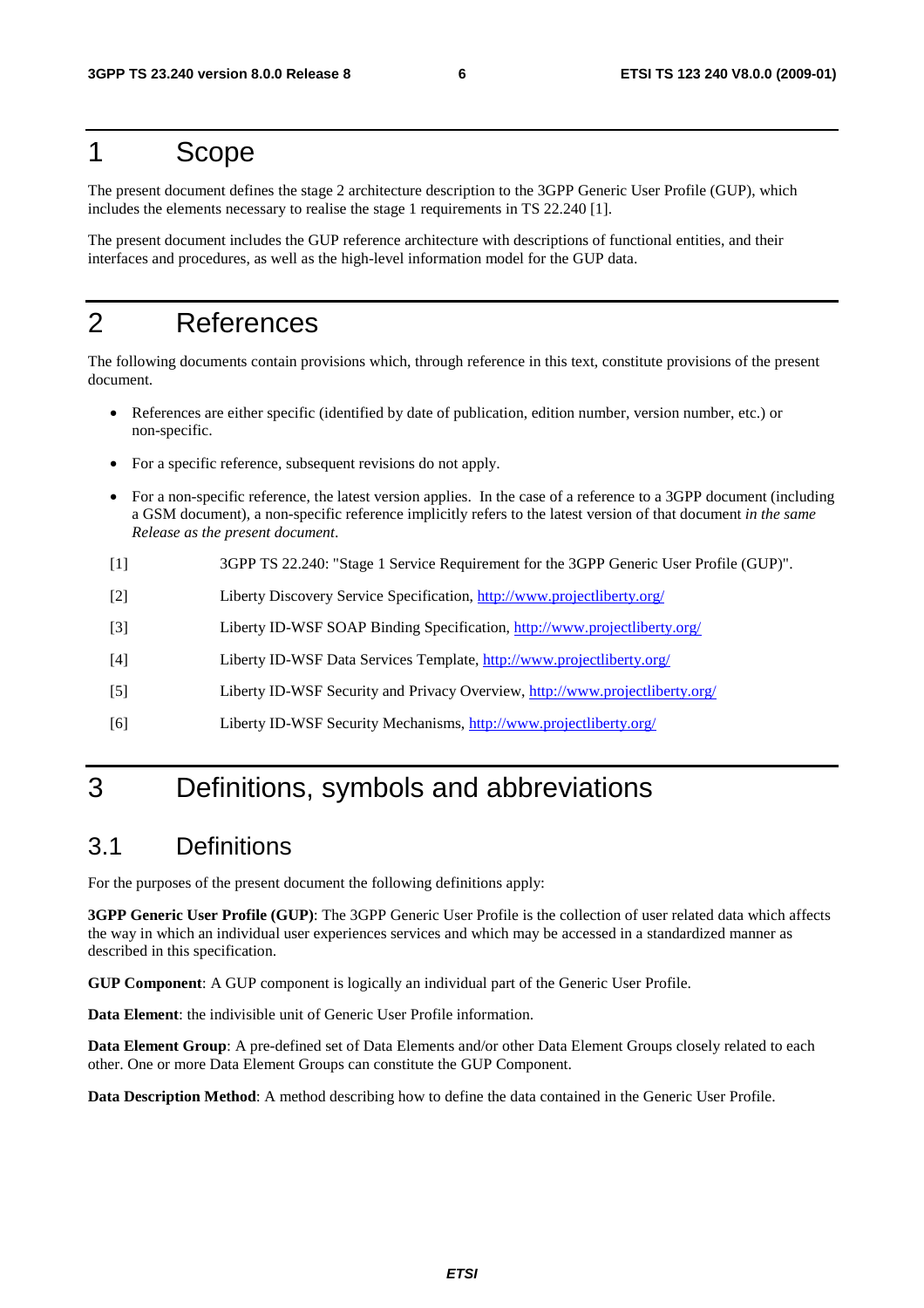### 3.2 Symbols

For the purposes of the present document the following symbols apply:

Rg Reference Point between Applications and the GUP Server. Rp Reference Point between the GUP Server and GUP Data Repositories, and between Applications and GUP Data Repositories.

### 3.3 Abbreviations

For the purposes of the present document the following abbreviations apply:

| <b>FFS</b>   | For Further Study                 |
|--------------|-----------------------------------|
| <b>GUP</b>   | 3GPP Generic User Profile         |
| <b>HPLMN</b> | Home PLMN                         |
| <b>LCS</b>   | <b>Location services</b>          |
| <b>OSA</b>   | Open Service Access               |
| <b>PLMN</b>  | Plublic Land Mobile Network       |
| <b>RAF</b>   | <b>Repository Access Function</b> |
| UE           | User Equipment                    |
| <b>XML</b>   | eXtensible Markup Language        |
|              |                                   |

# 4 Reference Architecture

### 4.1 GUP Functionalities

### 4.1.1 Harmonized access interface

The GUP harmonized access interface is the interface which can be used by the GUP suppliers and GUP consumers to access, manage and transfer the profile data. This application layer interface is independent of the profile structure.

### 4.1.2 Single point of access

There exists for each Profile a single point of access, which knows the location of the various components of the Profile. A discovery service, e.g. Liberty Discovery Service Specification [2] may be used to get the contact reference information for this access point if not known by other means.

### 4.1.3 Authentication of profile access

A GUP functionality exists that is responsible to authenticate applications. Authentication is a vital function to be passed before any kind of access to GUP data is granted. GUP shall adopt generic mechanisms such as used for the OSA framework approach. More specifically GUP shall use authentication mechanisms from Liberty Alliance Project as specified in Liberty ID-WSF Security and Privacy Overview [5], Liberty Discovery Service [2] and Liberty ID-WSF Security Mechanisms [6].

### 4.1.4 Authorization of profile access

A GUP functionality exists that is responsible to authorise applications to access GUP data based on User specific or common privacy rules. All attempts to access the GUP data are to be authorized according to the defined policies which shall include the requestor information, the requested data, the target subscriber and the performed operation, or some of those.

GUP shall use authorization mechanisms from Liberty Alliance Project as specified in Liberty ID-WSF Security and Privacy Overview [5] and Liberty ID-WSF Security Mechanisms [6].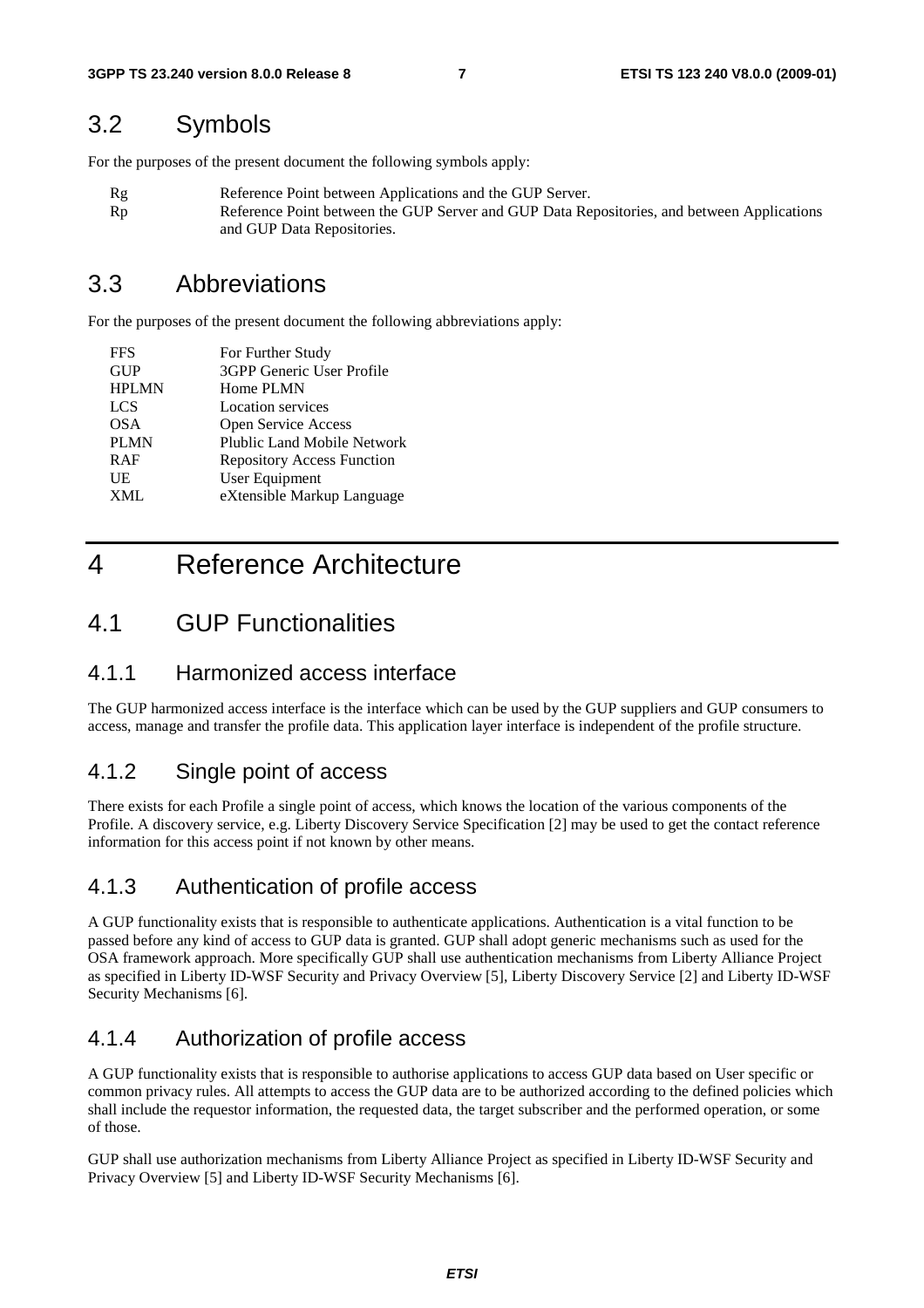The GUP data structures need to satisfy the requirement to provide the authorization information on the different levels: profile, component or data element. In addition to the generic authorization data, additional service specific data may be defined (e.g. for LCS). The same applies for the authorization decision logic. The execution of the authorization logic leads to a decision whether a requestor is allowed to make the request at all, and additionally to which part of data the requestor has the appropriate access rights with regard to the nature of the request.

GUP provides mechanisms for the different GUP entities for managing the authorization data.

Both HPLMN based applications and non-HPLMN based applications are expected to send requests to the GUP Server. The GUP server shall have functionality to apply different authorization criteria, policy control and load control to HPLMN and non-HPLMN applications. Policy control and load control are out of the scope of the present document.

### 4.1.5 Privacy control

The tight connection of authentication, authorization and subscriber specific privacy requirements results in privacy control. Privacy control implies a centralized management for access rights including the subscriber's privacy requirements.

GUP shall use privacy control mechanisms and other privacy related features from Liberty Alliance Project as specified in Liberty ID-WSF Security and Privacy Overview [5] and Liberty ID-WSF Security Mechanisms [6].

### 4.1.6 Synchronization of data storage

The GUP data repository holds the master copy of the GUP component data. Applications or GUP server may copy (i.e. read) the component data or request synchronization. The present document defines how the data is requested and sent. What is thereafter done with the data by the application or GUP server is beyond the scope of the present document.

Synchronization means that the changes to the master copy of the data are propagated to the entities that request synchronization. The synchronization request specifies which data are monitored for changes. It is also possible to request that all changes are reported.

Synchronization may cause heavy processing load to the involved entities, thus some policies are required in the implementations but those are not specified for the time being. However the GUP interfaces should carry sufficient data for enabling the load control mechanisms to work.

The entity under a heavy processing load has the responsibility to handle the error cases and conditions and to reach the synchronization as fast as possible. All the unresolved errors or load balancing actions that affect synchronization shall be reported.

### 4.1.7 Access of profile from visited network

Access to GUP from a visited network shall follow the single point of access principle.

### 4.1.8 Location of Profile Components

A GUP functionality exists that keeps information where GUP data are located.

### 4.1.9 Charging for profile access

The GUP Server shall be capable of providing charging information, e.g. to enable transaction/event based charging.

Some GUP Data Repositories may provide charging information, while other GUP Data Repositories do not provide charging information.

Mechanisms are needed to permit the GUP Server to know which GUP Data Repositories are (and are not) producing their own charging information. When the GUP Data Repository is capable of producing charging information, mechanisms are needed for the correlation of the charging information produced by GUP Server and GUP Data Repository.

The charging information may also be used for other event logging, customer care, privacy auditing, etc. functions.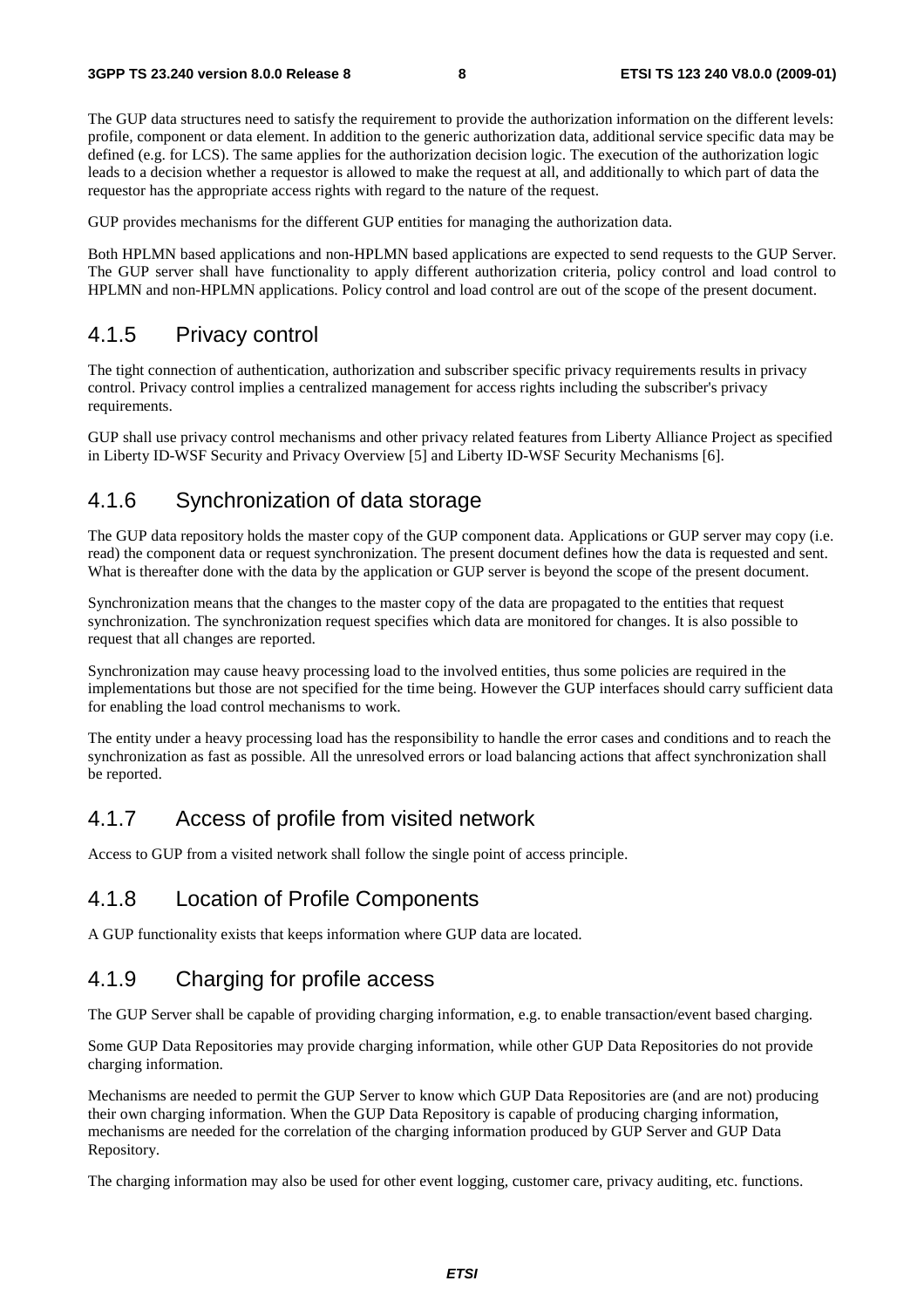# 4.2 GUP functional entities

The GUP reference architecture as shown in Figure 4.1 consists of:

- GUP Server;
- Repository Access Function (RAF);
- GUP Data Repositories;
- Rg and Rp reference points;
- Applications.



**Figure 4.1: GUP reference architecture** 

An example of mapping the GUP reference architecture to current infrastructure environment is shown in Figure 4.2.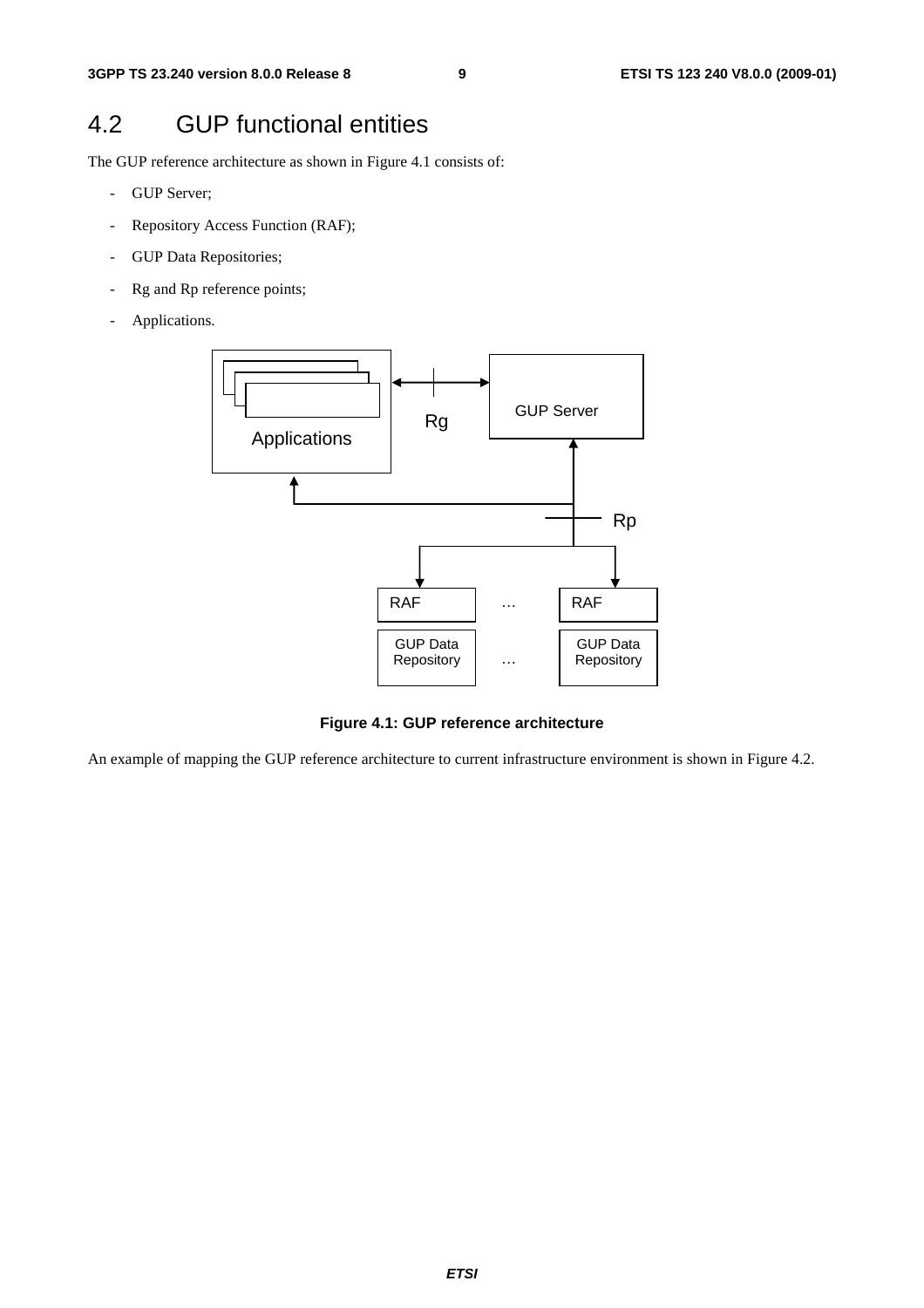

**Figure 4.2: An example of mapping the GUP reference architecture to current infrastructure environment** 

### 4.2.1 GUP Server

The GUP Server is a functional entity providing a single point of access to the Generic User Profile data of a particular subscriber. The reference architecture does not specify or limit the physical location of the GUP Server enabling flexibility in the implementations. However, the GUP Server shall be located in the home operator network of the targeted subscriber.

The GUP Server includes the following main functionalities:

- Single point of access for reading and managing generic user profile data of a particular subscriber.
- Location of Profile Components.
- Authentication of profile requests.
- Authorization of profile requests.
- Synchronization of Profile Components.

The GUP Server may support two modes of operation:

- **Proxy mode** (see figure 4.3). The Application requests user related data located in the GUP Data Repositories from the GUP Server. After taking care of needed actions specified for the GUP Server (and depending on the type of the request) the GUP Server makes requests to the corresponding GUP Data Repositories and receives responses from them. Finally the Application gets a response to the original request from the GUP Server. Depending on the type of the request also possible subsequent responses are delivered through the GUP Server.
- **Redirect mode** (see figure 4.4). The Application requests user related data located in the GUP Data Repositories from the GUP Server. After taking care of needed actions specified for the GUP Server (and depending on the type of the request) the GUP Server returns to the Application the information (e.g. address of GUP Data Repository(s)) to allow the Application to request the information from the GUP Data Repositories. The Application then directly requests the information from the GUP Data Repositories.

The Proxy mode is the default mode of operation. Redirect capability and preference for the applied mode may be indicated by the application with the Requestor data parameter when accessing the GUP Server. The GUP Server decides which mode is selected for the different requests. In addition to the Requestor data parameter, the decision is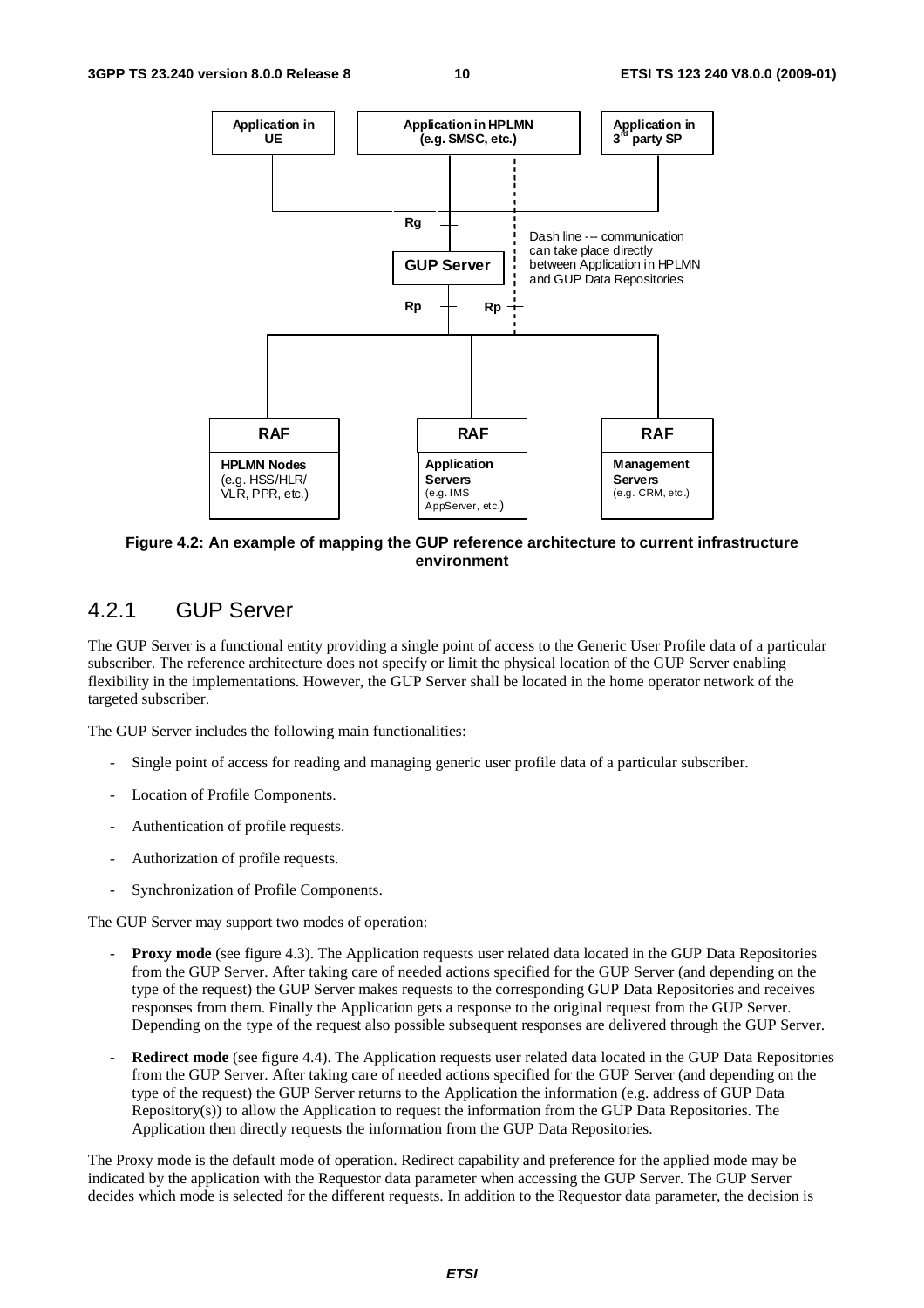based on the capabilities of the GUP Server and the related Repository Access Functions (RAF) as well as on the service configuration and policy data in the GUP Server related to the particular application. These service configuration and policy data are out of the scope of GUP standardisation. If the Redirect mode is not supported by the GUP Server the response is always sent according to the Proxy mode.



**Figure 4.3: GUP Server acting as a Proxy Server** 



**Figure 4.4: GUP Server acting as a Redirect Server.** 

#### 4.2.1.1 Single point of access

The GUP Server shall accept data management related requests from the applications via the Rg reference point, and either convey the corresponding GUP component specific requests to GUP Data Repositories via Rp reference point or redirect the Application to convey the requests to the GUP Data Repositories. Note that one data request from an application to the GUP Server can cause sending of several GUP Data Repository requests by the GUP Server or Application. Also mapping to proprietary interfaces instead of Rp is possible in implementations.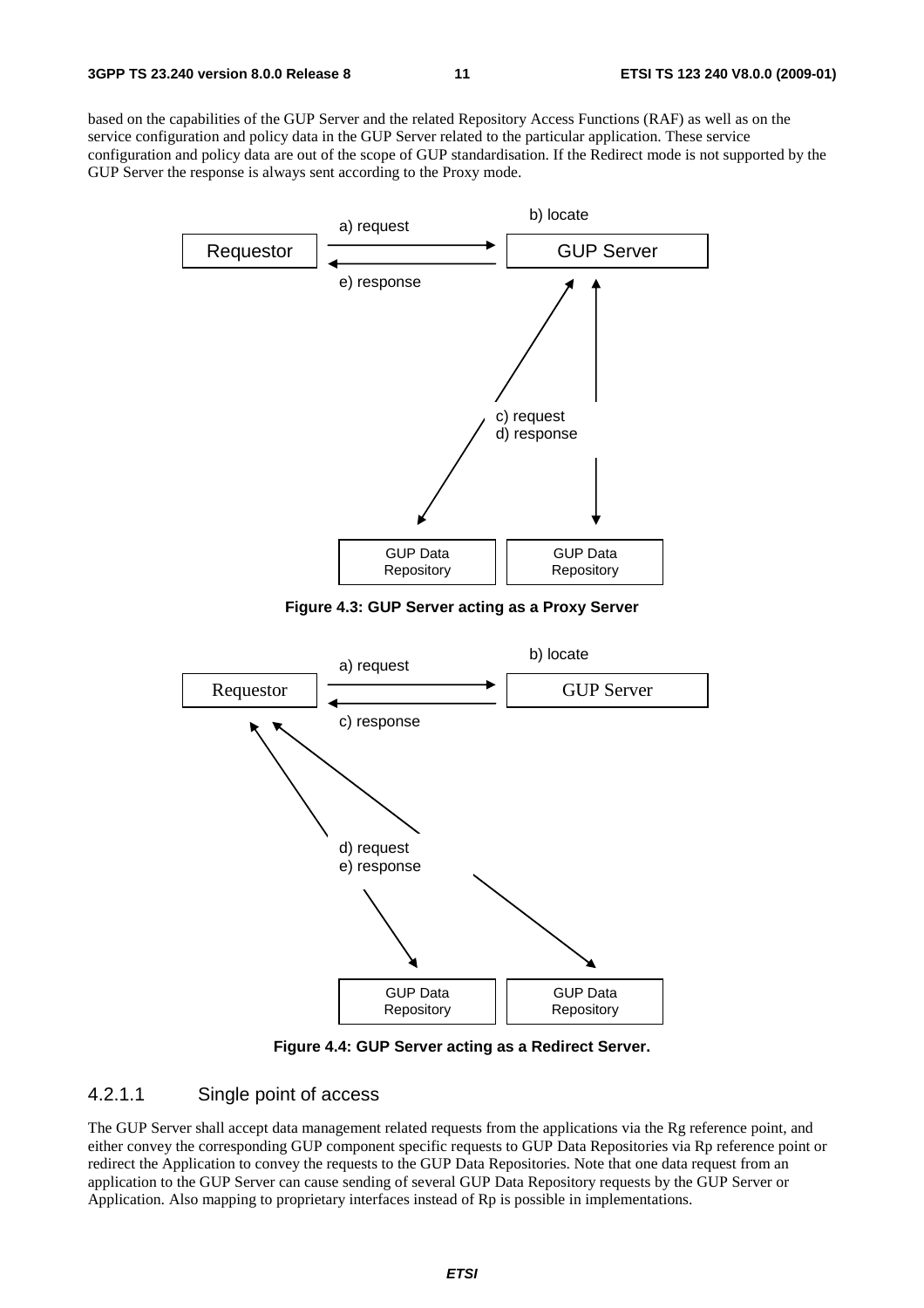In Proxy mode the GUP Server shall receive the results of the requests from GUP Data Repositories and deliver the results back to the requestor (Application). In case of responses from several GUP Data Repositories the GUP Server shall combine separate XML documents received from the repositories and deliver the composed information to the requestor. In redirect mode the Application will receive the results of the requests from the GUP Data Repositories.

### 4.2.1.2 Location of profile components

The GUP Server stores information about the GUP Components and the locations of data repositories of GUP Components related to each subscriber. Thus e.g. the separate GUP components composing the whole User Profile of a certain subscriber can be located and identified. The application shall be able to affect where a new GUP Component is created by the GUP Server. It is beyond this specification how the GUP server gets the component locations in the cases when it is not involved in the creation of those components.

### 4.2.1.3 Authentication of profile request

The GUP Server shall make sure that the application requesting user profile data is properly authenticated. The authentication is based on the identification of the requesting application and/or the identification of the possible subscriber requesting the user profile data. The GUP Server may rely on the authentication made by other trusted entities.

#### 4.2.1.4 Authorization of profile request

The GUP Server shall take care of the authorization of the access to the user profile data. The authorization itself may be handled by a separate entity in the network, or alternatively by the RAF or GUP Data Repository. The authorization shall be based on the requestor information, the requested data, the target subscriber and the performed operation, or some of them. The authorization rules of the requested data shall be defined at least in the GUP Component level in GUP Server. (Note that the authorization may be based on also on finer granularity of the data content.) It shall be possible to manage the authorization data via the Rg and Rp reference points.

### 4.2.1.5 Synchronization of profile components

In proxy mode, the GUP Server shall convey the data synchronization requests from the applications to the RAFs in the same way as the other profile requests. Also the related change notifications from the RAFs are passed on to the requesting application. This requires that some kind of book keeping about the synchronization requests implemented. In redirect mode the GUP server shall redirect the Application to the RAFs in the same way as the other profile requests.

The GUP Server may store a copy of the actual data from the GUP Data Repository, but it is up to the local policy of the GUP Server.

### 4.2.1.6 Additional functionality

The GUP Server may take part in the charging of the data management operations concerning the profile.

The GUP Server may take part in the rate and/or size limiting of the data operations towards the profile.

The GUP Server may utilise a discovery service to register its contact reference information.

### 4.2.2 Repository Access Function (RAF)

The Repository Access Function (RAF) realizes the harmonized access interface. It hides the implementation details of the data repositories from the GUP infrastructure. The RAF performs protocol and data transformation where needed.

The protocol between the RAF and the GUP data repository is out of the standardization scope. It is recommended that the protocol used should support GUP requirements.

The RAF may take part in the authorization of access to such GUP information, which are under the control of the RAF. In addition, the authorization data may be managed via the Rp reference point.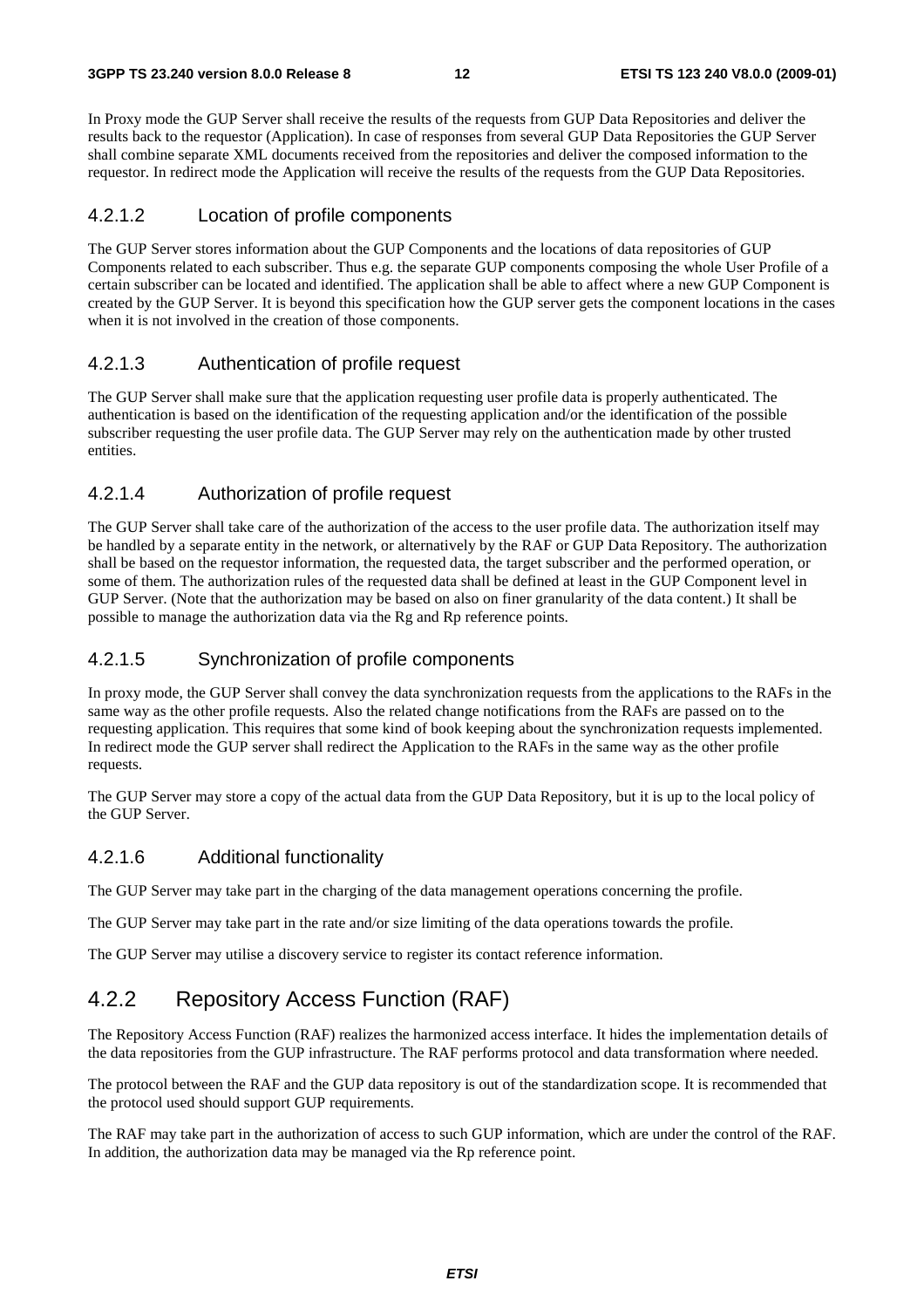### 4.2.3 GUP Data Repository

Each GUP Data Repository stores the primary master copy of one or several profile components. The RAF provides for the standardized access to the GUP Data Repository. The storage formats or the interface between the RAF and GUP Data Repository are not specified by GUP. It is presumed that the RAF and the GUP Data Repository are usually colocated in the same network element.

The GUP Data Repository may contain also the authorization data depending on the authorization model and architecture.

### 4.2.4 Reference Points

Reference Points in the GUP Reference Architecture:

#### 1. Reference point Rg

This reference point shall allow applications to create, read, modify and delete any user profile data using the harmonized access interface. The GUP Server locates the data repositories responsible of the storage of the requested profile component(s) and in case of proxy mode carries out the requested operation on the data. The reference point Rg shall support interworking to other mechanisms that support parts of the user profile outside the scope of 3GPP e.g. Liberty ID-WSF SOAP Binding Specification [3] and Liberty ID-WSF Data Services Template [4].

In the redirect mode, the GUP Server returns the locations of the GUP Data Repositories and the application can then send the requested operations via reference point Rp directly to the corresponding GUP Data Repositories.

The reference point Rg carries user related data, and therefore shall be protected by security mechanisms.

#### 2. Reference point Rp

This reference point shall allow the GUP Server or applications, excluding external applications (e.g. located in a third party application or in the UE), to create, read, modify and delete user profile data using the harmonized access interface. Rp is an intra-operator reference point. External applications and third party GUP data repositories shall be connected to the GUP Server only using the Rg reference point.

The reference point Rp carries user related data, and therefore shall be protected by security mechanisms.

### 4.2.5 Applications

The applications that may apply GUP reference points Rg and Rp may be targeted for different purposes e.g. for value added services or subscription management. Both operator's own applications and third party applications are covered. The latter ones shall apply Rg reference point.

Additionally the applications may utilise a discovery service to discover the contact reference information if not found out by other means. A discovery service e.g., as specified in Liberty Discovery Service Specification [2], may also act as Trusted Authority providing essential security related information (e.g. preferences in terms of peer entity and message authentication mechanism to be used and authentication and/or authorization assertions). Different policies may be followed in the use of discovery service. It may be used by different applications in different ways: per each operation, occasionally or not at all. In general terms, third party applications belonging to external security domains shall use a discovery service as a normal step, but in operator"s services it may not be needed at all.

Applications have different authorization rights to the GUP data of different subscribers as agreed between the parties.

### 4.2.6 Message flow of using GUP

For an application requesting GUP data component(s) a message flow is described in the following:

- The application requests a GUP component(s) via Single Point of Access (Rg) from the GUP server. The application will indicate if it can support the Redirect mode.
- The GUP server authenticates the application. Note that also separate authentication services may be applied.
- The GUP Server identifies the level of authorization the Application is allowed to access the GUP data.
- The GUP Server identifies the location of the GUP component(s).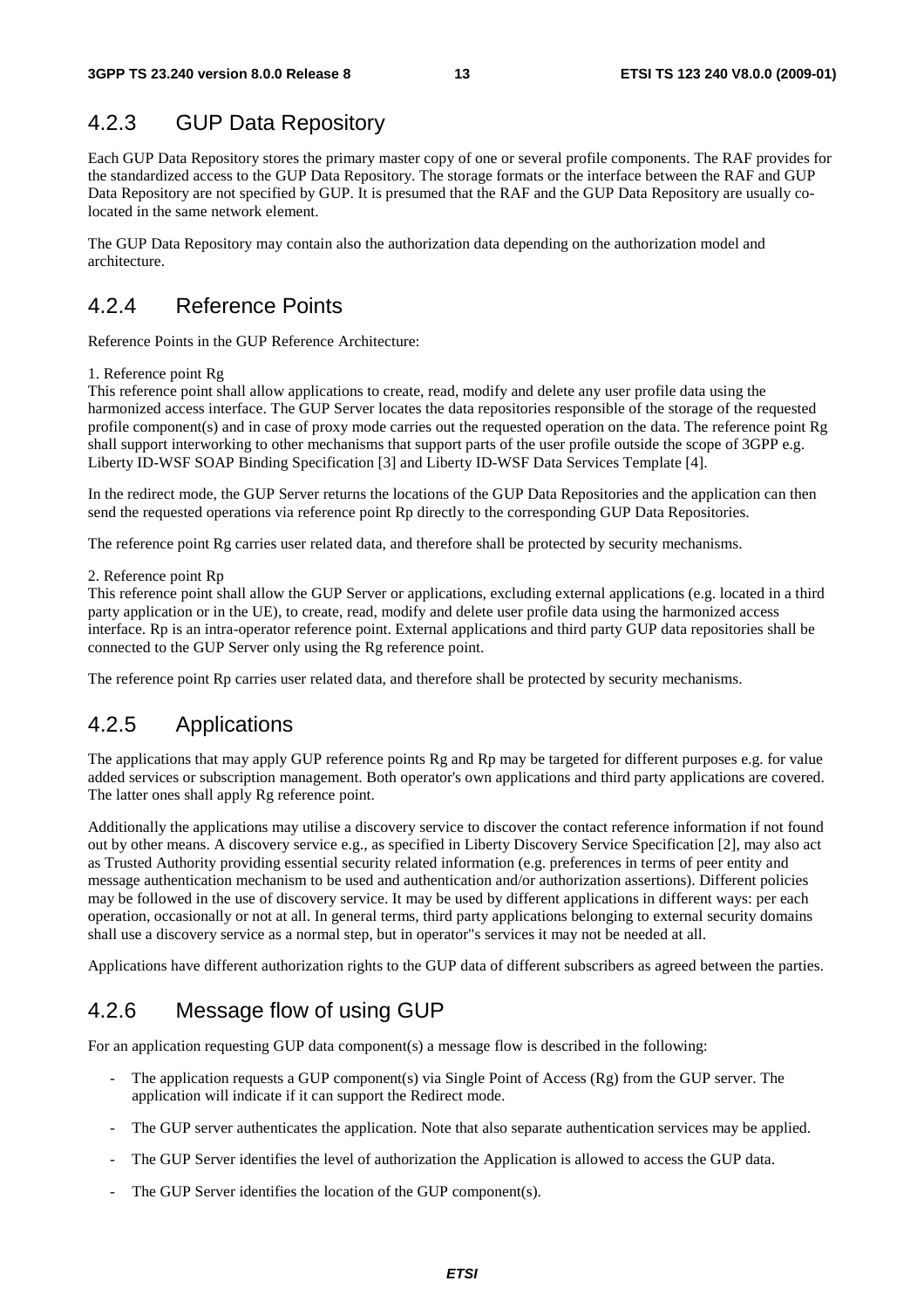#### **3GPP TS 23.240 version 8.0.0 Release 8 14 ETSI TS 123 240 V8.0.0 (2009-01)**

At this point the GUP Server may (see figure 4.5 below)

- Access the GUP component(s) by means of the Harmonized Access Interface (Rp) or by other means outside the scope of GUP.
- Respond to the application with the result of the request, optionally combining results from different GUP data repositories.

Or, depending on GUP data repositories choice and if the application has indicated that it can support the Redirect mode (see figure 4.6 below)

- Respond to the application with reference(s) to the component(s) and additionally authorization credentials with limited lifetime. Note that authorization credentials from other sources are not excluded.
- The application uses the reference(s) and the authorization credentials to access GUP data repositories by means of the Rp reference point.

Privacy rules may stay together with the data it applies to at the data repository where the data is stored. In this case this privacy rules shall apply. Optionally, the GUP Server may apply additional privacy rules. However the GUP Server must never "bypass" existing privacy rules.

The following figures show the message flows for both cases as described.



**Figure 4.5: An Example of Application requesting GUP data component(s) message flow (Proxy mode)**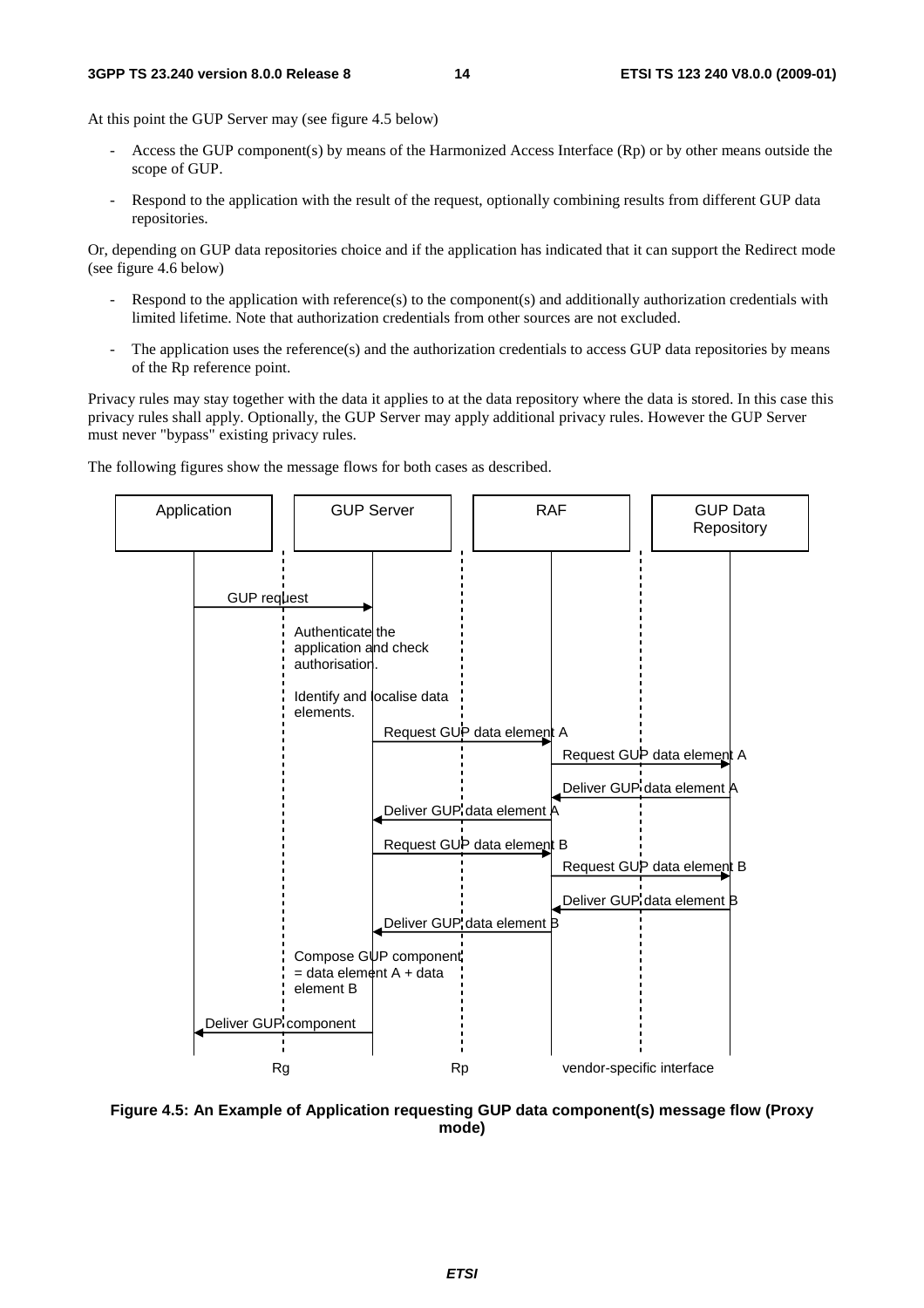

**Figure 4.6: An Application requesting GUP data component(s) message flow (Redirect mode)** 

# 4.3 Rg reference point procedures

This subclause defines the procedures applied in the Rg reference point between the applications and the GUP Server. This reference point supports also third party profile access. Rg can be used e.g. to create the whole user profile or some components in it, to read any piece of data in the profile or to modify those. There are means to authorise all requests and protect the user's privacy in all operations. Rg is applied to control the data stored in the different GUP components identified by a resource identity and the component type. The resource identity contains either a subscriber identity or a generic component identification, which is given to components that are not bound to a single subscriber.

There are the following procedures:

- Create
- **Delete**
- **Modify**
- List
- **Query**
- Subscribe
- Unsubscribe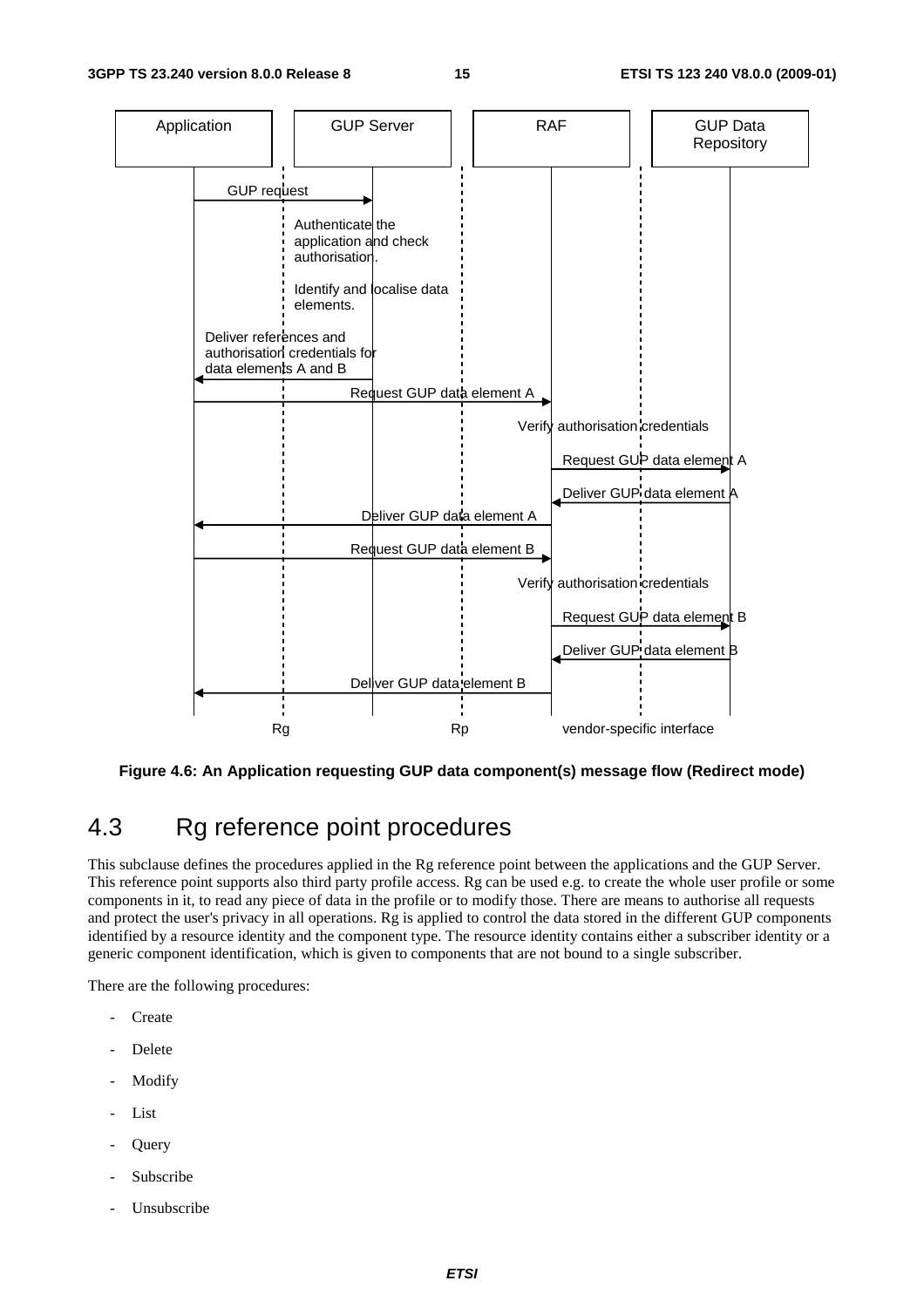- Notify

Instead of proxying the requests (or handling them by itself) the GUP Server may also apply the redirect mode of operation for applications that support redirect mode, which implies that the GUP Server responds to the request with the redirection information such as redirection address and authorisation assertions. Redirection can be made with Create, Delete, Modify, Query and Subscribe procedures.

### 4.3.1 Create procedure

Create procedure is used by the application to create a new user profile or new components to an existing profile. The procedure is always related to a single resource identity which is given in the request. Additionally the Create procedure shall carry the component types and the data to be created to each component. At least one component shall be provided. Creation of the first component implies profile creation. The component type identifies what data are concerned i.e. not just the data typing. It is presumed that the profile data structure is already known by the both parties. No new type of data can be defined by this procedure, only the data contents are provided. Furthermore the application shall provide the necessary data for authentication and authorization of this create function (e.g. credentials, assertions and identifications).

The outcome of the procedure shall be provided in a separate response message. If the requestor data indicated that the application is able to receive redirect instructions, the GUP server may decide to return redirect instructions based on policies set by the operator in the GUP server. After this response the procedure is terminated without any other specified results or retained information in the GUP Server.

| <b>Parameter</b>  | <b>Description</b>                                                                                                                                                                                                                                                           | <b>Use</b> |
|-------------------|------------------------------------------------------------------------------------------------------------------------------------------------------------------------------------------------------------------------------------------------------------------------------|------------|
| Resource Identity | Specifies the resource identity with its type (e.g. SIP<br>URI public ID).                                                                                                                                                                                                   | Mandatory  |
| Component data    | Specifies which components are addressed and<br>provides the data for those. There may be several<br>Component data elements corresponding to several<br>created components. At least one element must be<br>present. See the table below for the more detailed<br>contents. | Mandatory  |
| Requestor data    | Specifies the data related to the requestor. These data<br>may be used as input in the authentication and<br>authorization process. E.g. end user and application<br>identification, credentials or privacy policy information.                                              | Optional   |

|  |  |  |  | Table 4.1: Request data of Create procedure |
|--|--|--|--|---------------------------------------------|
|--|--|--|--|---------------------------------------------|

#### **Table 4.2: Contents of Component data parameter**

| <b>Parameter</b> | <b>Description</b>                                                                                                       | Use       |
|------------------|--------------------------------------------------------------------------------------------------------------------------|-----------|
| Component type   | Specifies the type of the created component. The<br>Component type identifies the applied component data<br>definitions. | Mandatory |
| Data             | Specifies the GUP component data according to the<br>specified Component type.                                           | Mandatory |

#### **Table 4.3: Response data of Create procedure**

| <b>Parameter</b> | <b>Description</b>                                     | Use                                  |
|------------------|--------------------------------------------------------|--------------------------------------|
| Redirection data | Specifies the redirection instructions and assertions. | Optional                             |
| <b>Status</b>    | Indicates whether:                                     | Mandatory (like the response itself) |
|                  | 1. The procedure was carried out successfully,         |                                      |
|                  | 2. The request was redirected, or                      |                                      |
|                  | 3. A failure was detected.                             |                                      |
|                  | For the proxy mode 1 or 3 can be indicated. For the    |                                      |
|                  | redirect mode 2 or 3 can be indicated. The possible    |                                      |
|                  | failure is described in sufficient detail.             |                                      |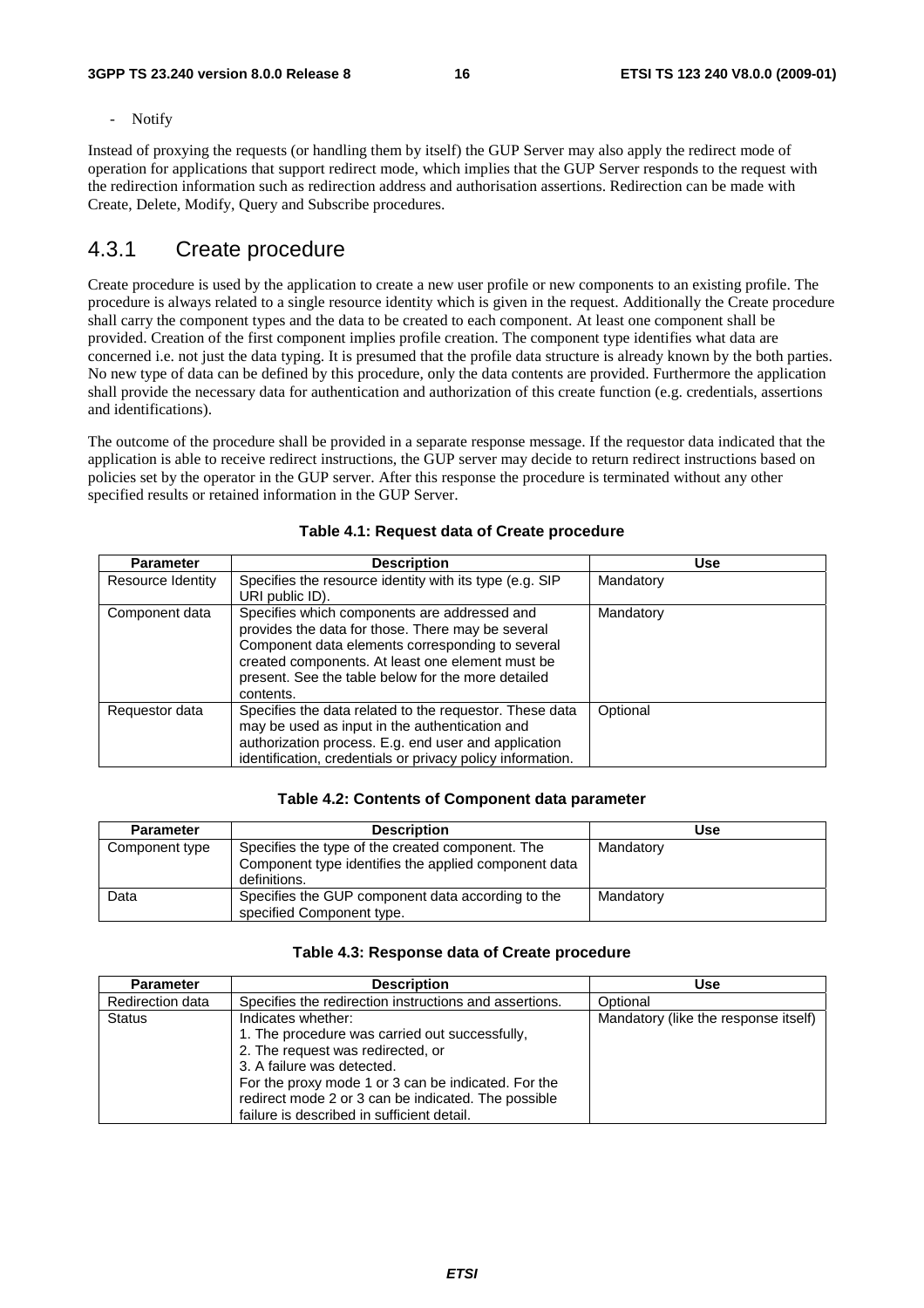# 4.3.2 Delete procedure

Delete procedure is used by the application to remove a profile or selected GUP components from the repository. The attached resource identity and the component type are specified. If no component type is provided, the whole user profile identified by the resource identity will be deleted. The application shall provide the necessary data for authentication and authorization purposes (e.g. credentials, assertions and identifications).

The outcome of the procedure shall be provided in a separate response message. If the requestor data indicated that the application is able to receive redirect instructions, the GUP server may decide to return redirect instructions based on policies set by the operator in the GUP server. After this response the procedure is terminated without any other specified results or retained information in the GUP Server.

| <b>Parameter</b>  | <b>Description</b>                                                                                                                                                                                                              | Use       |
|-------------------|---------------------------------------------------------------------------------------------------------------------------------------------------------------------------------------------------------------------------------|-----------|
| Resource identity | Specifies the resource identity with its type (e.g. SIP<br>URI public ID).                                                                                                                                                      | Mandatory |
| Component types   | Specifies the types of the components.                                                                                                                                                                                          | Optional  |
| Requestor data    | Specifies the data related to the requestor. These data<br>may be used as input in the authentication and<br>authorization process. E.g. end user and application<br>identification, credentials or privacy policy information. | Optional  |

### **Table 4.4: Request data of Delete procedure**

### **Table 4.5: Response data of Delete procedure**

| <b>Parameter</b> | <b>Description</b>                                                                                                                                                                                                                                                                                  | Use                                  |
|------------------|-----------------------------------------------------------------------------------------------------------------------------------------------------------------------------------------------------------------------------------------------------------------------------------------------------|--------------------------------------|
| Redirection data | Specifies the redirection instructions and assertions.                                                                                                                                                                                                                                              | Optional                             |
| <b>Status</b>    | Indicates whether:<br>1. The procedure was carried out successfully,<br>2. The request was redirected, or<br>3. A failure was detected.<br>For the proxy mode 1 or 3 can be indicated. For the<br>redirect mode 2 or 3 can be indicated. The possible<br>failure is described in sufficient detail. | Mandatory (like the response itself) |

### 4.3.2a List procedure

List procedure is used by the application to list the existing profile items in the various GUP Data Repositories, and it is needed to handle large number of items. Different search criteria may be given as input. Only the references (i.e. resource identities and component types) are returned by the procedure. The listing may optionally operate sequentially, and then only a selected number of items is returned in one listing. The application shall provide the necessary data for authentication and authorization purposes (e.g. credentials, assertions and identifications).

The outcome of the procedure shall be provided in a separate response message.

### **Table 4.5a: Request data of List procedure**

| <b>Parameter</b> | <b>Description</b>                                                                                                                                                                                                              | Use       |
|------------------|---------------------------------------------------------------------------------------------------------------------------------------------------------------------------------------------------------------------------------|-----------|
| Search criteria  | Specifies which profiles are to be listed. The criteria<br>may include at least resource identity (or part of it)<br>and/or component type.                                                                                     | Mandatory |
| Requestor data   | Specifies the data related to the requestor. These data<br>may be used as input in the authentication and<br>authorization process. E.g. end user and application<br>identification, credentials or privacy policy information. | Optional  |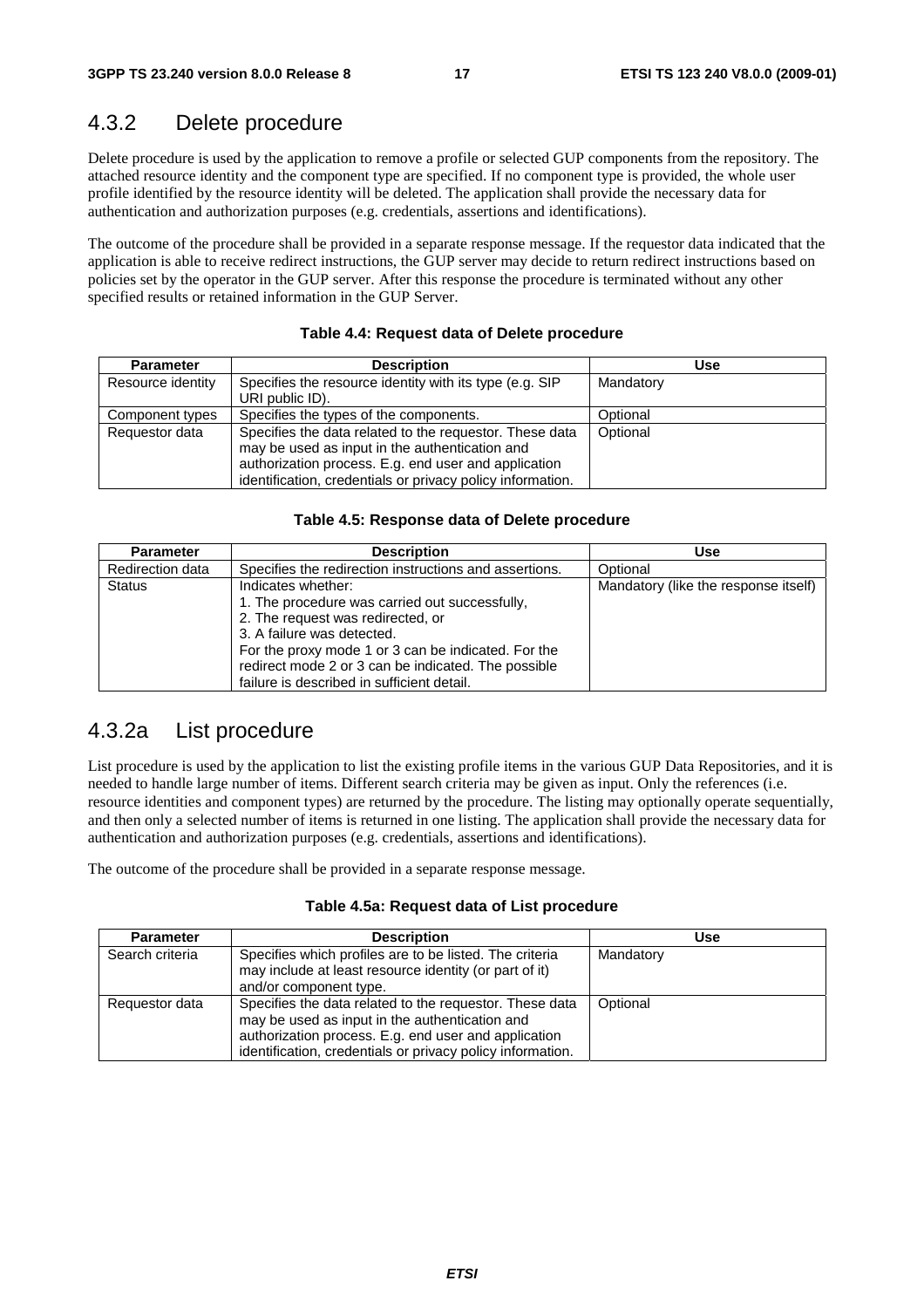| <b>Parameter</b> | <b>Description</b>                                                                                                                                                                                                                                                                                  | <b>Use</b> |
|------------------|-----------------------------------------------------------------------------------------------------------------------------------------------------------------------------------------------------------------------------------------------------------------------------------------------------|------------|
| Listing data     | Provides the listed data (several elements). See the<br>table below for the contents of a single element.                                                                                                                                                                                           | Mandatory  |
| End indication   | Indicates that the end of list has been reached.                                                                                                                                                                                                                                                    | Optional   |
| <b>Status</b>    | Indicates whether:<br>1. The procedure was carried out successfully,<br>2. The request was redirected, or<br>3. A failure was detected.<br>For the proxy mode 1 or 3 can be indicated. For the<br>redirect mode 2 or 3 can be indicated. The possible<br>failure is described in sufficient detail. | Mandatory  |

#### **Table 4.5b: Response data of List procedure**

#### **Table 4.5c: Contents of Listing data parameter**

| <b>Parameter</b>  | <b>Description</b>                                                                                             | <b>Use</b> |
|-------------------|----------------------------------------------------------------------------------------------------------------|------------|
| Resource identity | Specifies the resource identity with its type (e.g. SIP)<br>URI public ID).                                    | Mandatory  |
| Component types   | Specifies the component types which are linked to the<br>Resource identity and match with the search criteria. | Mandatory  |

### 4.3.3 Modify procedure

Modify procedure is used by the application to change the data in the GUP components. Also adding and deleting data is possible by Modify procedure, but it cannot create a new component. The modified data are identified by the resource identity and the data reference. The modification may concern the whole component or any lower level piece of data referenced in the procedure invocation. The contents for the entire referenced data shall be provided. Several individual changes to different components can be made with one procedure invocation. It must be noted that if modification of one component fails, the other changes cannot always be rolled back (implementation specific feature). However the response data shall specify which modifications were not accomplished. It is also possible to add more similar type of data elements to an existing array type of element. The requestor shall provide the necessary data for authentication and authorization purposes (e.g. credentials, assertions and identifications).

The outcome of the procedure shall be provided in a separate response message. If the requestor data indicated that the application is able to receive redirect instructions, the GUP server may decide to return redirect instructions based on policies set by the operator in the GUP server. After this response the procedure is terminated without any other specified results or retained information in the GUP Server.

| <b>Parameter</b>  | <b>Description</b>                                                                                                                                                                                                                                                                                       | Use       |
|-------------------|----------------------------------------------------------------------------------------------------------------------------------------------------------------------------------------------------------------------------------------------------------------------------------------------------------|-----------|
| Resource identity | Specifies the resource identity with its type (e.g. SIP                                                                                                                                                                                                                                                  | Mandatory |
|                   | URI public ID).                                                                                                                                                                                                                                                                                          |           |
| Modification data | Specifies which data are addressed and how those are<br>changed. There may be several Modification data<br>items corresponding to several individual modifications.<br>These modifications may concern the same or different<br>components. See the table below for the contents of<br>one modification. | Mandatory |
| Requestor data    | Specifies the data related to the requestor. These data<br>may be used as input in the authentication and<br>authorization process. E.g. end user and application<br>identification, credentials or privacy policy information.                                                                          | Optional  |

#### **Table 4.6: Request data of Modify procedure**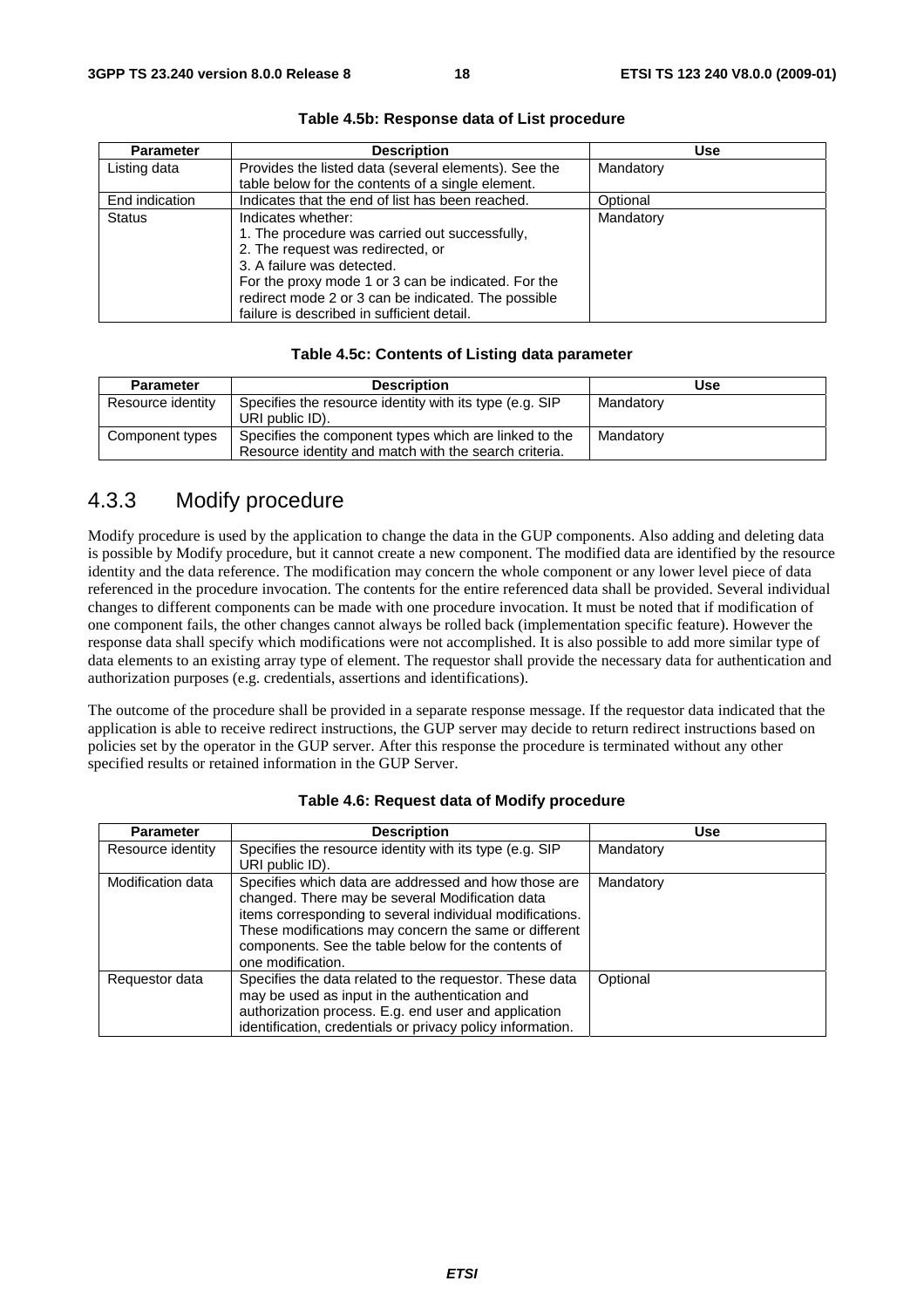| <b>Parameter</b>        | <b>Description</b>                                                                                                                                                                                                                    | <b>Use</b> |
|-------------------------|---------------------------------------------------------------------------------------------------------------------------------------------------------------------------------------------------------------------------------------|------------|
| Data reference          | Specifies which data are modified or expanded. The<br>reference identifies both the component type and the<br>possible deeper level data reference. The reference<br>must be unique in a way that it refers only to one data<br>item. | Mandatory  |
| New data                | Specifies the data to be stored in the GUP component.<br>It is expected that all the data elements in the<br>referenced data structure are given.                                                                                     | Mandatory  |
| Overwrite<br>indication | Specifies if the data are added to the existing data or<br>replaces those. Default action is "insert".                                                                                                                                | Optional   |

**Table 4.7: Contents of Modification data parameter** 

#### **Table 4.8: Response data of Modify procedure**

| <b>Parameter</b> | <b>Description</b>                                                                                                                                                                                                                                    | Use                                  |
|------------------|-------------------------------------------------------------------------------------------------------------------------------------------------------------------------------------------------------------------------------------------------------|--------------------------------------|
| Redirection data | Specifies the redirection instructions and assertions.                                                                                                                                                                                                | Optional                             |
| <b>Status</b>    | Indicates whether:<br>1. The procedure was carried out successfully,<br>2. The request was redirected, or<br>3. A failure was detected.<br>For the proxy mode 1 or 3 can be indicated. For the<br>redirect mode 2 or 3 can be indicated. The possible | Mandatory (like the response itself) |
|                  | failure is described in sufficient detail.                                                                                                                                                                                                            |                                      |

### 4.3.4 Query procedure

Query procedure is used by the application to retrieve the data in the user profile or its specific components. The queried data are identified by the resource identity and the data reference. The data retrieval may concern the whole profile, component or any parts of a component as referenced in the invocation. The requestor shall provide the necessary data for authentication and authorization purposes (e.g. credentials, assertions and identifications).

The retrieved data shall be provided in a separate response message. If the requestor data indicated that the application is able to receive redirect instructions, the GUP server may decide to return redirect instructions based on policies set by the operator in the GUP server. After this response the procedure is terminated without any other specified results or retained information in the GUP Server.

| <b>Parameter</b>  | <b>Description</b>                                                                                                                                                                                                                                                                                                        | Use       |
|-------------------|---------------------------------------------------------------------------------------------------------------------------------------------------------------------------------------------------------------------------------------------------------------------------------------------------------------------------|-----------|
| Resource identity | Specifies the resource identity with its type (e.g. SIP<br>URI public ID).                                                                                                                                                                                                                                                | Mandatory |
| Data references   | Specifies which data are read. The data reference<br>identifies the component type and the deeper level<br>reference (if the whole component is not meant to be<br>read). Multiple references may be given. It is also<br>possible to refer to the profile root which implies that<br>the whole profile data are queried. | Mandatory |
| Requestor data    | Specifies the data related to the requestor. These data<br>may be used as input in the authentication and<br>authorization process. E.g. end user and application<br>identification, credentials or privacy policy information.                                                                                           | Optional  |

#### **Table 4.9: Request data of Query procedure**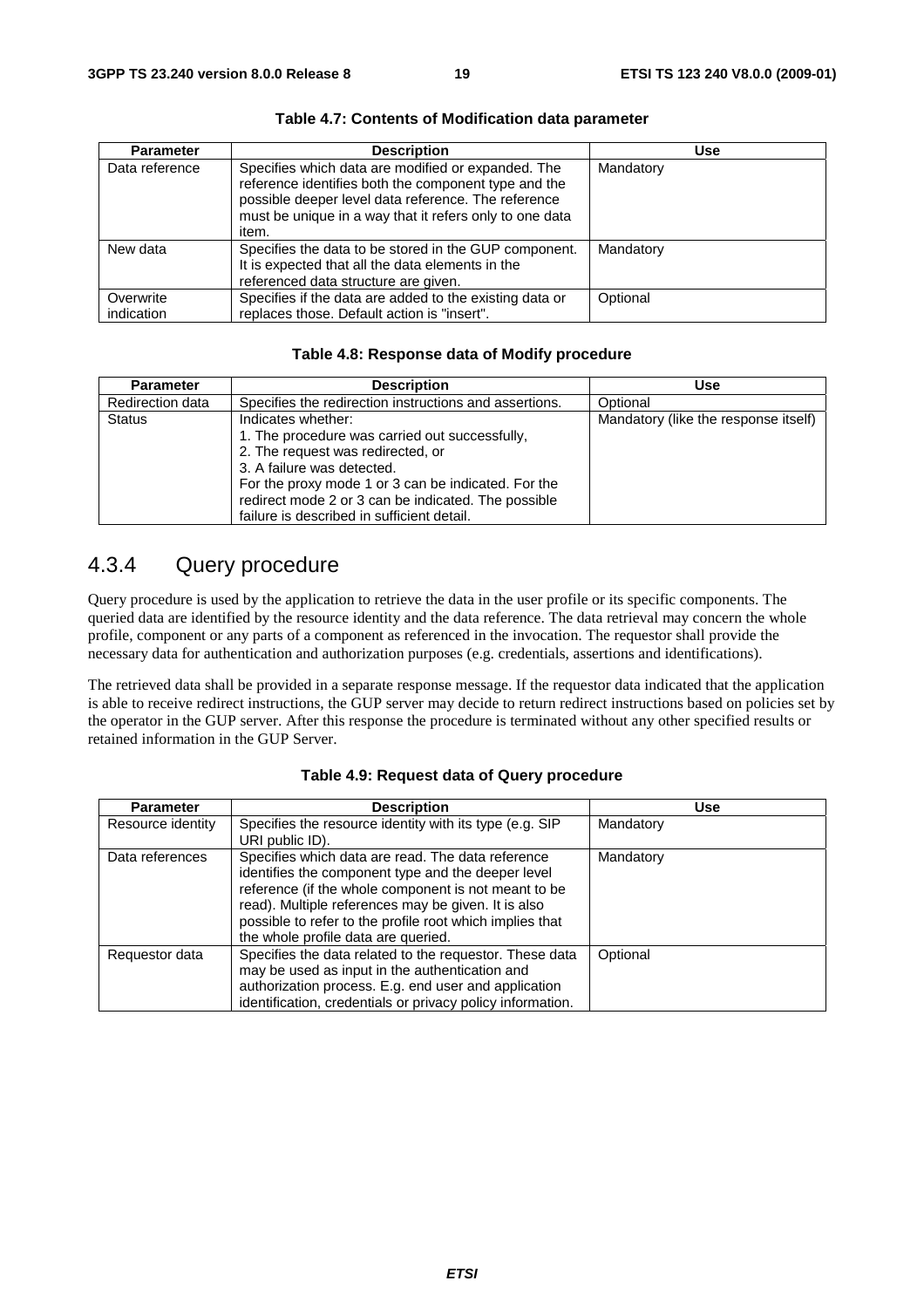| <b>Parameter</b> | <b>Description</b>                                                                                                                                                                                                                                                                                  | <b>Use</b> |
|------------------|-----------------------------------------------------------------------------------------------------------------------------------------------------------------------------------------------------------------------------------------------------------------------------------------------------|------------|
| Data             | Contains the retrieved data as indicated by the Data<br>references.                                                                                                                                                                                                                                 | Mandatory  |
| Redirection data | Specifies the redirection instructions and assertions.                                                                                                                                                                                                                                              | Optional   |
| <b>Status</b>    | Indicates whether:<br>1. The procedure was carried out successfully,<br>2. The request was redirected, or<br>3. A failure was detected.<br>For the proxy mode 1 or 3 can be indicated. For the<br>redirect mode 2 or 3 can be indicated. The possible<br>failure is described in sufficient detail. | Mandatory  |

**Table 4.10: Response data of Query procedure** 

### 4.3.5 Subscribe procedure

Subscribe procedure is used by the application to request notifications about changes in the GUP component data. The subscribed data are identified by the resource identity and the data reference. Furthermore the application can identify which elements are to be monitored for changes if it is not interested in all changes. Data synchronization can be performed by Subscribe and Notify procedures. The GUP Server returns the identification of the subscription request to provide means for the application to link the notifications of Notify procedure to the related subscribe requests. With Subscribe procedure an application can also request a list of all its subscriptions to notifications from the GUP Server. The GUP Server shall provide all the application"s subscriptions to notifications in the response message.

A filtering data parameter is defined to facilitate performance optimization. This may be left partly vendor/operator specific. The requestor shall provide the necessary data for authentication and authorization purposes (e.g. credentials, assertions and identifications).

The outcome of the procedure shall be provided in a separate response message. If the requestor data indicated that the application is able to receive redirect instructions, the GUP server may decide to return redirect instructions based on policies set by the operator in the GUP server. After this response the procedure is terminated without any other specified results or retained information in the GUP Server.

| <b>Parameter</b>    | <b>Description</b>                                                         | <b>Use</b>  |
|---------------------|----------------------------------------------------------------------------|-------------|
| Resource identity   | Specifies the resource identity with its type (e.g. SIP<br>URI public ID). | Conditional |
|                     | This parameter may be absent only when List of                             |             |
|                     | subscriptions parameter is present, otherwise this                         |             |
|                     | parameter shall always be present.                                         |             |
| <b>Notification</b> | Specifies the call-back address of the Requestor. The                      | Mandatory   |
| Reference           | GUP server shall send the notifications to this address.                   |             |
| List of             | Indicates that the application requests the list of all its                | Optional    |
| subscriptions       | subscriptions from the GUP server.                                         |             |
| Data references     | Specifies which data are monitored for changes. The                        | Optional    |
|                     | reference identifies both the component type and the                       |             |
|                     | possible deeper level data reference. Multiple                             |             |
|                     | references may be given. Any change within the                             |             |
|                     | referenced data structure causes a notification to be                      |             |
|                     | sent. If the parameter is absent, all modifications are                    |             |
|                     | notified.                                                                  |             |
| Requestor data      | Specifies the data related to the requestor. These data                    | Optional    |
|                     | may be used as input in the authentication and                             |             |
|                     | authorization process. E.g. end user and application                       |             |
|                     | identification, credentials or privacy policy information.                 |             |
| Filter data         | Specifies additional conditions for sending notifications                  | Optional    |
|                     | to optimize the performance e.g. when immediate                            |             |
|                     | synchronization is not required. The parameter                             |             |
|                     | specifies also whether the initial data values are                         |             |
|                     | requested to be reported.                                                  |             |

#### **Table 4.11: Request data of Subscribe procedure**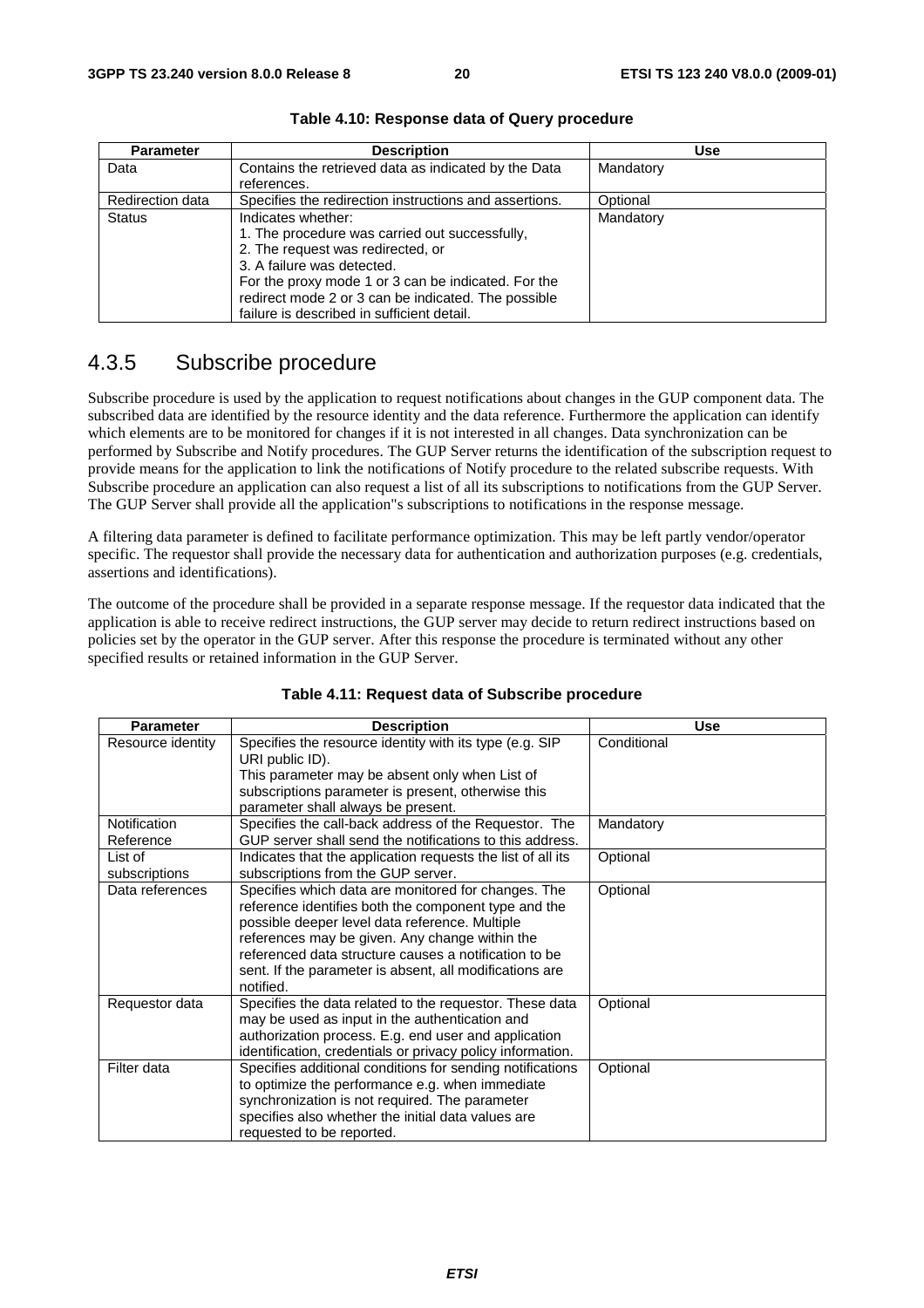| <b>Parameter</b>          | <b>Description</b>                                                                                                                                                                                                                                                                                  | <b>Use</b>                                               |
|---------------------------|-----------------------------------------------------------------------------------------------------------------------------------------------------------------------------------------------------------------------------------------------------------------------------------------------------|----------------------------------------------------------|
| Invoke<br>identifications | Contains the invoke identification assigned by the GUP<br>Server for this request.<br>When the application has requested the list of all its<br>subscriptions, this parameter will contain all the invoke<br>identifications assigned by the GUP Server to the<br>application.                      | Mandatory (unless the request is<br>redirected or fails) |
| <b>Redirection data</b>   | Specifies the redirection instructions and assertions.                                                                                                                                                                                                                                              | Optional                                                 |
| <b>Status</b>             | Indicates whether:<br>1. The procedure was carried out successfully,<br>2. The request was redirected, or<br>3. A failure was detected.<br>For the proxy mode 1 or 3 can be indicated. For the<br>redirect mode 2 or 3 can be indicated. The possible<br>failure is described in sufficient detail. | Mandatory (like the response itself)                     |

**Table 4.12: Response data of Subscribe procedure** 

### 4.3.6 Unsubscribe procedure

Unsubscribe procedure is used by the application to cancel one or several existing subscriptions. The outcome of the procedure shall be provided in a separate response message.

| Table 4.13: Request data of Unsubscribe procedure |  |  |  |
|---------------------------------------------------|--|--|--|
|---------------------------------------------------|--|--|--|

| <b>Parameter</b> | <b>Description</b>                                       | Use       |
|------------------|----------------------------------------------------------|-----------|
| Invoke           | Specifies one or several invoke identifications assigned | Mandatorv |
| identifications  | by the GUP Server for the subscriptions.                 |           |

#### **Table 4.14: Response data of Unsubscribe procedure**

| <b>Parameter</b> | <b>Description</b>                                                                                    | Use                                  |
|------------------|-------------------------------------------------------------------------------------------------------|--------------------------------------|
| <b>Status</b>    | Indicates whether the procedure was carried out<br>successfully or whether some failure was detected. | Mandatory (like the response itself) |
|                  | The possible errors are described in sufficient detail.                                               |                                      |

# 4.3.7 Notify procedure

Notify procedure is invoked by the GUP Server when the data which was identified in Subscribe procedure changes or when the invoked Subscribe procedure requested sending of all the initial values of the referenced data. The procedure identifies the changed data and provides the new values.

The outcome of the procedure shall be provided in a separate response message.

#### **Table 4.15: Request data of Notify procedure**

| <b>Parameter</b> | <b>Description</b>                                      | Use       |
|------------------|---------------------------------------------------------|-----------|
| Invoke           | Specifies the invoke identification assigned by the GUP | Mandatory |
| identification   | Server for this subscription.                           |           |
| Notified data    | Specifies which data are reported together with the     | Mandatory |
|                  | data itself. Multiple pieces of data may be provided.   |           |

#### **Table 4.16: Response data of Notify procedure (optional)**

| <b>Parameter</b> | <b>Description</b>                                                                                            | Use                          |
|------------------|---------------------------------------------------------------------------------------------------------------|------------------------------|
| <b>Status</b>    | Indicates whether the procedure was carried out                                                               | Mandatory (however the whole |
|                  | successfully or whether some failure was detected.<br>The possible errors are described in sufficient detail. | response is optional)        |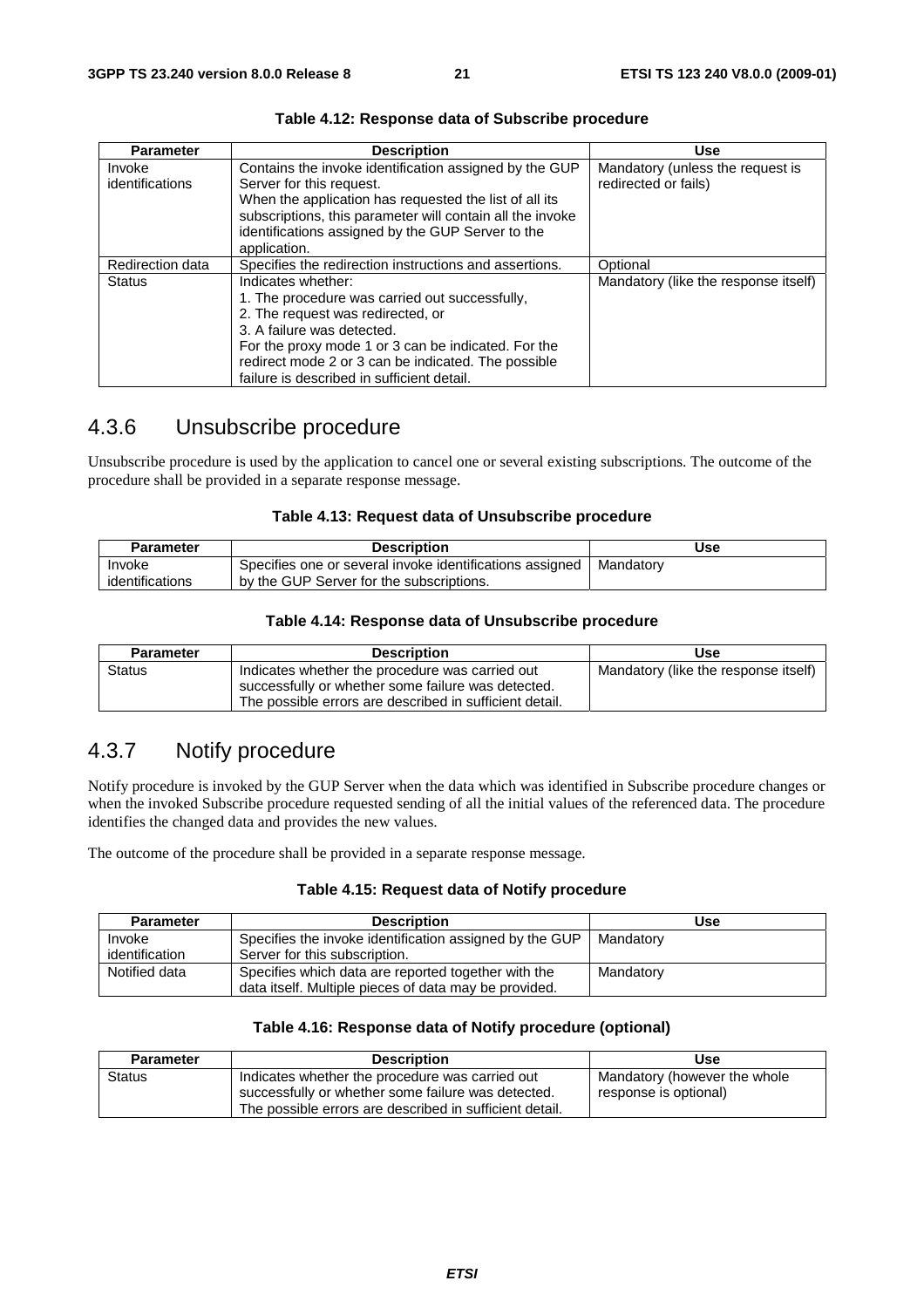### 4.3.8 Common information definitions

The information elements that are applied in several procedures of Rg reference point are described in this subclause.

### 4.3.8.1 Requestor data

The Requestor data contain the information that the sender of the request provides in order to facilitate the authentication and authorization functions. The access control and user privacy functions work based on these data. Also an unspecified Additional info parameter is defined to carry data e.g. for monitoring or accounting purposes. All the elements are optional. However at least one shall be present if the parameter is applied.

| <b>Element</b>                | <b>Description</b>                                                                                                                                                                                                                                                                                                  | <b>Use</b> |
|-------------------------------|---------------------------------------------------------------------------------------------------------------------------------------------------------------------------------------------------------------------------------------------------------------------------------------------------------------------|------------|
| Subscriber<br>identification  | Specifies the end user being served.                                                                                                                                                                                                                                                                                | Optional   |
| Application<br>identification | Specifies the application being served. The GUP<br>Server has to link the Application identification to the<br>actual sender of the request by the appropriate means<br>taking into account the applied security measures and<br>domains.                                                                           | Optional   |
| Credentials                   | Contains authentication information.                                                                                                                                                                                                                                                                                | Optional   |
| Authorization<br>assertion    | Contains the assertion for authorization. The nature of<br>the assertion must be for one time use to prevent<br>replay and cut-and-paste attacks. E.g. digest or<br>signature mechanisms may be applied.                                                                                                            | Optional   |
| Privacy policy                | Information about the applied privacy policy.                                                                                                                                                                                                                                                                       | Optional   |
| Redirection<br>indications    | Specifies if the application being served is able to<br>handle returned redirect requests or if it specifically<br>desires to apply the redirect mode. However the GUP<br>Server decides which mode is used. If the parameter is<br>missing, it is presumed that no such capability exists<br>with the application. | Optional   |
| Additional info               | Additional unspecified information related to the<br>requestor or request.                                                                                                                                                                                                                                          | Optional   |

#### **Table 4.17: Requestor data**

### 4.3.8.2 Redirection data

The Redirection data is returned to the requester if redirection is called for. These data contain the address where the request is to be redirected to and the authorisation assertions optionally provided by the GUP Server, which may this way carry out at least part of the authorisation on behalf of the RAF (or Data Repository). The RAF (or the GUP Data Repository) takes the final decision whether the authorisation is accepted or not.

#### **Table 4.17a: Redirection data**

| <b>Element</b>             | <b>Description</b>                                                                                                                                | Use      |
|----------------------------|---------------------------------------------------------------------------------------------------------------------------------------------------|----------|
| Redirection<br>address     | Specifies the address (e.g. URI) where the request is<br>to be redirected.                                                                        | Optional |
| Authorisation<br>assertion | Contains the assertion for authorisation. This may be<br>placed in the Requestor data item in the subsequent<br>requests over Rp reference point. | Optional |

### 4.3.9 Error handling and common error types

The basic principle in error handling is that all errors in carrying out the procedures lead to complete abortion of the requested operation. However if e.g. multiple modifications with separate data references are made with one procedure invocation, it is possible that part of these are completed even if some would fail. The procedure error responses identify the error type together with more detailed information about the cause of the error.

The common error types which can be applied to all procedures contain: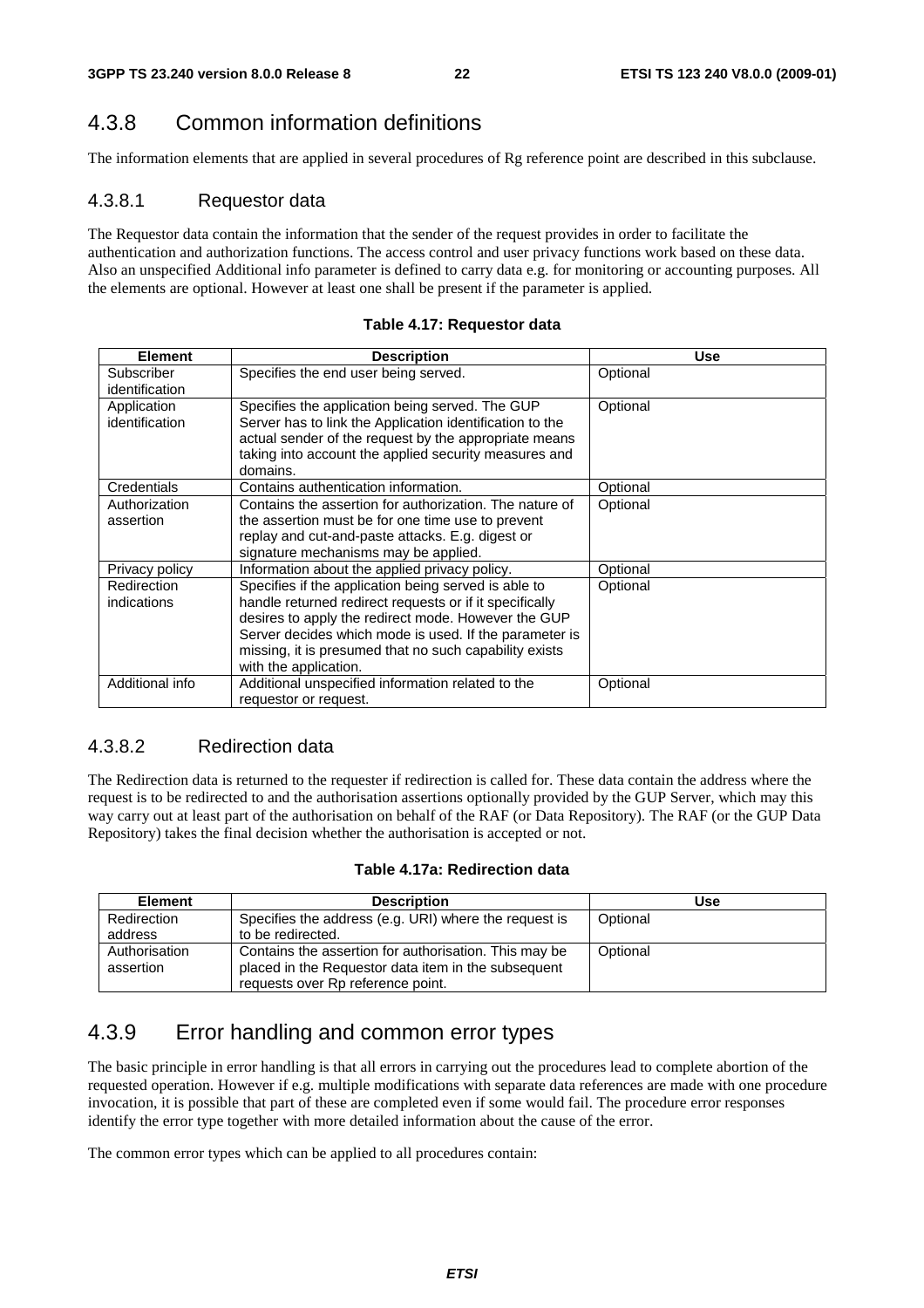| Error                  | <b>Description</b>                                  |
|------------------------|-----------------------------------------------------|
| Invalid operation      | The operation is invalid or unsupported.            |
| Invalid parameter      | The given parameter of the operation is invalid.    |
| Unauthorized operation | There was no authority for the requested operation. |
| Data unavailable       | The requested data were not available.              |
| Unexpected error       | An unexpected error condition was met.              |
| Authentication error   | The authentication of the requestor has failed.     |

#### **Table 4.18: Common error types**

# 4.4 Rp reference point procedures

This subclause defines the procedures applied in the Rp reference point. The application or GUP server acts as the active requestor towards the Repository Access Function (RAF) entities e.g. to read or modify the data. It is assumed that the both ends share initially the same data structure definitions. Rp is applied to control the data stored in the different user profile components identified by a resource identity and the component type. The resource identity contains either a subscriber identity or a generic component identification which is given to components that are not bound to a single subscriber.

There are the following procedures:

- Create Component
- Delete Component
- Modify Data
- List Data
- Read Data
- Subscribe To Data
- Unsubscribe To Data
- Notify Data
- Define Data

### 4.4.1 Create Component procedure

Create Component procedure is used by the application to add a new profile component in the contacted repository. The attached resource identity and the created component type are specified along with the created data. The component type identifies what data are concerned i.e. not just the data typing. It is presumed that the profile data structure is already known by the both parties. No new type of data can be defined by this procedure, only the data contents are provided. The requestor shall provide the necessary data for authorization purposes (e.g. assertions and identifications).

This procedure is synchronous in nature but it is also possible to define a separate response message.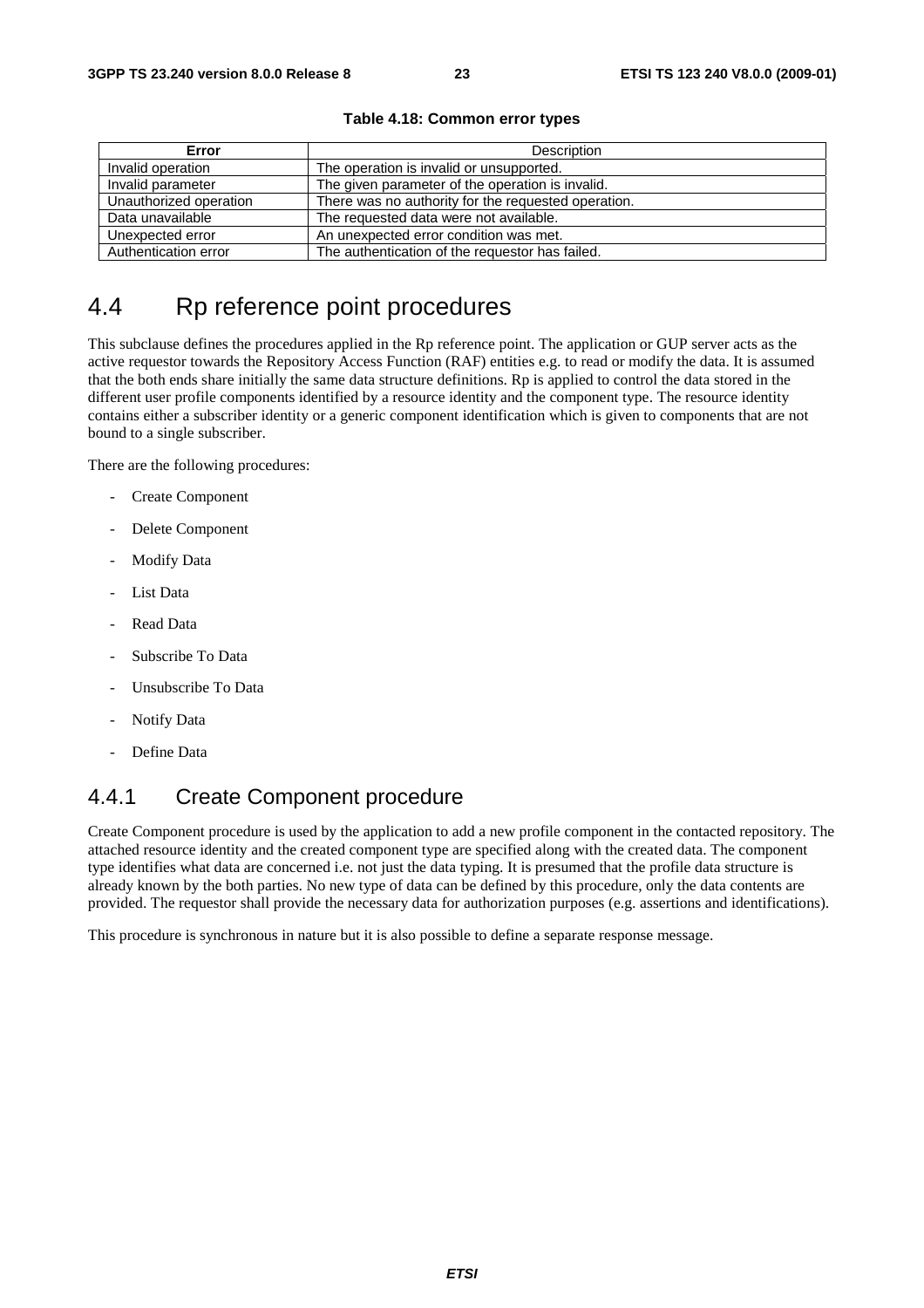| <b>Parameter</b>  | <b>Description</b>                                                                                                                                                                            | <b>Use</b> |
|-------------------|-----------------------------------------------------------------------------------------------------------------------------------------------------------------------------------------------|------------|
| Resource Identity | Specifies the resource identity with its type (e.g. SIP<br>URI public ID).                                                                                                                    | Mandatory  |
| Component type    | Specifies the type of the created component. This is<br>needed because several types may be supported by<br>one RAF. The Component type identifies the applied<br>component data definitions. | Mandatory  |
| Requestor data    | Specifies the data related to the requestor. These data<br>may be used as input in the authorization process. E.g.<br>end user and application identification. See subclause<br>4.4.9.        | Optional   |
| Component data    | Specifies the profile component data according to the<br>specified Component type.                                                                                                            | Mandatory  |

**Table 4.19: Request data of Create Component procedure** 

#### **Table 4.20: Response data of Create Component procedure**

| <b>Parameter</b> | <b>Description</b>                                                                                                                                               | Use                                  |
|------------------|------------------------------------------------------------------------------------------------------------------------------------------------------------------|--------------------------------------|
| <b>Status</b>    | Indicates whether the procedure was carried out<br>successfully or whether some failure was detected.<br>The possible errors are described in sufficient detail. | Mandatory (like the response itself) |

### 4.4.2 Delete Component procedure

Delete Component procedure is used by the application to remove a profile component from the contacted repository. The attached resource identity and the component type is specified. The requestor shall provide the necessary data for authorization purposes (e.g. assertions and identifications).

This procedure is synchronous in nature but it is also possible to define a separate response message.

|  |  | Table 4.21: Request data of Delete Component procedure |  |
|--|--|--------------------------------------------------------|--|
|--|--|--------------------------------------------------------|--|

| <b>Parameter</b>  | <b>Description</b>                                                                                                                                                                     | <b>Use</b> |
|-------------------|----------------------------------------------------------------------------------------------------------------------------------------------------------------------------------------|------------|
| Resource identity | Specifies the resource identity with its type (e.g. SIP<br>URI public ID).                                                                                                             | Mandatory  |
| Component type    | Specifies the type of the component.                                                                                                                                                   | Mandatory  |
| Requestor data    | Specifies the data related to the requestor. These data<br>may be used as input in the authorization process. E.g.<br>end user and application identification. See subclause<br>4.4.9. | Optional   |

#### **Table 4.22: Response data of Delete Component procedure**

| <b>Parameter</b> | <b>Description</b>                                                                                    | Use                                  |
|------------------|-------------------------------------------------------------------------------------------------------|--------------------------------------|
| <b>Status</b>    | Indicates whether the procedure was carried out<br>successfully or whether some failure was detected. | Mandatory (like the response itself) |
|                  | The possible errors are described in sufficient detail.                                               |                                      |

### 4.4.2a List Data procedure

List Data procedure is used by the application to list the existing profile items in the various GUP Data Repositories, and it is needed to handle large number of items. Different search criteria may be given as input. Only the references (i.e. resource identities and component types) are returned by the procedure. The listing may optionally operate sequentially, and then only a selected number of items is returned in one listing. The application shall provide the necessary data for authentication and authorization purposes (e.g. credentials, assertions and identifications).

The outcome of the procedure shall be provided in a separate response message.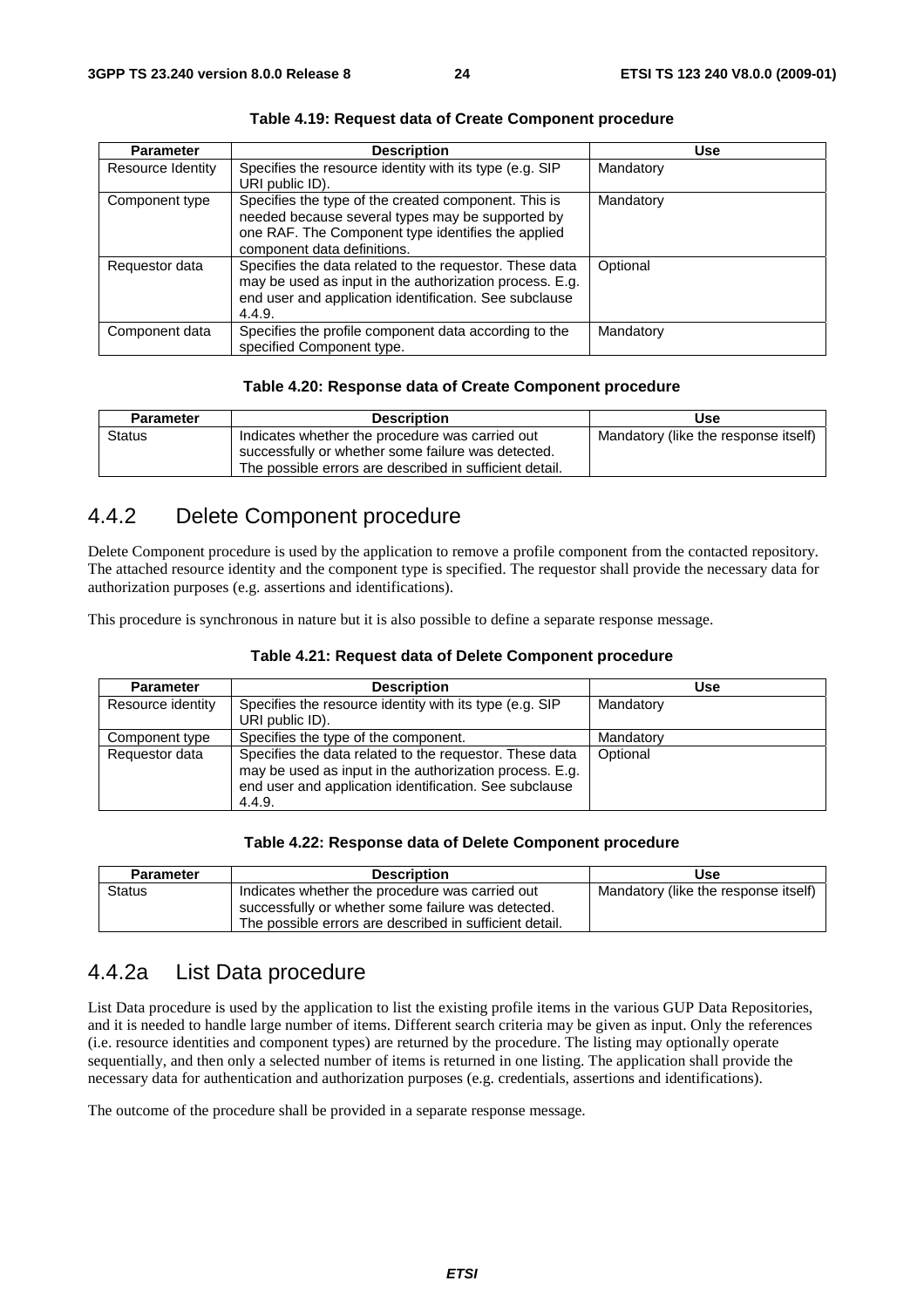| <b>Parameter</b> | <b>Description</b>                                                                                                                                                                                                              | <b>Use</b> |
|------------------|---------------------------------------------------------------------------------------------------------------------------------------------------------------------------------------------------------------------------------|------------|
| Search criteria  | Specifies which profiles are to be listed. The criteria<br>may include at least resource identity (or part of it)<br>and/or component type.                                                                                     | Mandatory  |
| Requestor data   | Specifies the data related to the requestor. These data<br>may be used as input in the authentication and<br>authorization process. E.g. end user and application<br>identification, credentials or privacy policy information. | Optional   |

#### **Table 4.22a: Request data of List Data procedure**

#### **Table 4.22b: Response data of List Data procedure**

| <b>Parameter</b> | <b>Description</b>                                                                                                                                               | <b>Use</b> |
|------------------|------------------------------------------------------------------------------------------------------------------------------------------------------------------|------------|
| Listing data     | Provides the listed data (several elements). See the<br>table below for the contents of a single element.                                                        | Mandatory  |
| End indication   | Indicates that the end of list has been reached.                                                                                                                 | Optional   |
| <b>Status</b>    | Indicates whether the procedure was carried out<br>successfully or whether some failure was detected.<br>The possible errors are described in sufficient detail. | Mandatory  |

#### **Table 4.22c: Contents of Listing data parameter**

| <b>Parameter</b>  | <b>Description</b>                                                                                             | Use       |
|-------------------|----------------------------------------------------------------------------------------------------------------|-----------|
| Resource identity | Specifies the resource identity with its type (e.g. SIP<br>URI public ID).                                     | Mandatory |
| Component types   | Specifies the component types which are linked to the<br>resource identity and match with the search criteria. | Mandatory |

### 4.4.3 Modify Data procedure

Modify Data procedure is used by the application to change the data in a profile component. The component is identified by the resource identity and the component type. The modification may concern the whole component or any lower level piece of data referenced in the procedure invocation. The contents for the entire referenced data shall be provided. Several individual changes to the component can be made with one procedure invocation. It is also possible to add more similar type of data elements to an existing array type of element. The requestor shall provide the necessary data for authorization purposes (e.g. assertions and identifications).

This procedure is synchronous in nature but it is also possible to define a separate response message.

| <b>Parameter</b>  | <b>Description</b>                                                                                                                                                                                                           | <b>Use</b> |
|-------------------|------------------------------------------------------------------------------------------------------------------------------------------------------------------------------------------------------------------------------|------------|
| Resource identity | Specifies the resource identity with its type (e.g. SIP<br>URI public ID).                                                                                                                                                   | Mandatory  |
| Component type    | Specifies the type of the component.                                                                                                                                                                                         | Mandatory  |
| Modified data     | Specifies which data are addressed and how those are<br>changed. There may be several modified data items<br>corresponding to several individual modifications. See<br>the table below for the contents of one modification. | Mandatory  |
| Requestor data    | Specifies the data related to the requestor. These data<br>may be used as input in the authorization process. E.g.<br>end user and application identification. See subclause<br>4.4.9.                                       | Optional   |

#### **Table 4.23: Request data of Modify Data procedure**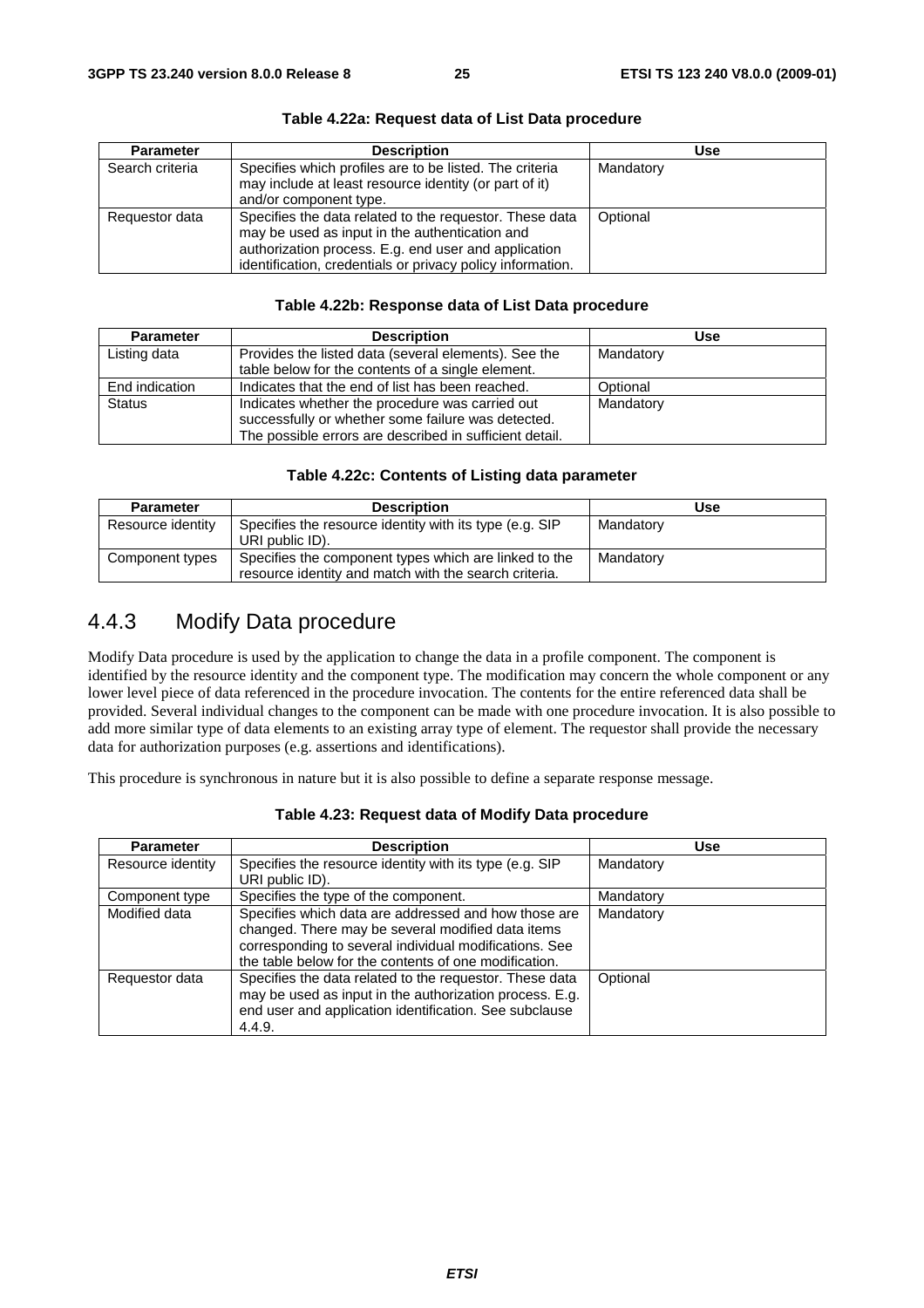| <b>Parameter</b> | <b>Description</b>                                                                                                                                                                                                    | Use       |
|------------------|-----------------------------------------------------------------------------------------------------------------------------------------------------------------------------------------------------------------------|-----------|
| Data reference   | Specifies which data are modified or expanded. The<br>reference may indicate the whole component or any<br>deeper level piece of data. The reference must be<br>unique in a way that it refers only to one data item. | Mandatory |
| New data         | Specifies the data to be stored in the profile<br>component. It is expected that all the data elements in<br>the referenced data structure are given.                                                                 | Mandatory |
| Overwrite        | Specifies if the data are added to the existing data or                                                                                                                                                               | Optional  |
| indication       | replaces those. Default action is "insert".                                                                                                                                                                           |           |

**Table 4.24: Contents of Modified data parameter** 

#### **Table 4.25: Response data of Modify Data procedure**

| <b>Parameter</b> | <b>Description</b>                                                                                                                                               | Use                                  |
|------------------|------------------------------------------------------------------------------------------------------------------------------------------------------------------|--------------------------------------|
| <b>Status</b>    | Indicates whether the procedure was carried out<br>successfully or whether some failure was detected.<br>The possible errors are described in sufficient detail. | Mandatory (like the response itself) |

### 4.4.4 Read Data procedure

Read Data procedure is used by the application to retrieve the data in a profile component. The component is identified by the resource identity and the component type. The data retrieval may concern the whole component or any parts of it as referenced in the invocation. The requestor shall provide the necessary data for authorization purposes (e.g. assertions and identifications).

| <b>Parameter</b>  | <b>Description</b>                                                                                                                                                                          | <b>Use</b> |
|-------------------|---------------------------------------------------------------------------------------------------------------------------------------------------------------------------------------------|------------|
| Resource identity | Specifies the resource identity with its type (e.g. SIP<br>URI public ID).                                                                                                                  | Mandatory  |
| Component type    | Specifies the type of the component.                                                                                                                                                        | Mandatory  |
| Data references   | Specifies which data are read. The data reference may<br>point to a piece of data on any level in the data<br>structure (also to the whole component). Multiple<br>references may be given. | Mandatory  |
| Requestor data    | Specifies the data related to the requestor. These data<br>may be used as input in the authorization process. E.g.<br>end user and application identification. See subclause<br>4.4.9.      | Optional   |

#### **Table 4.26: Request data of Read Data procedure**

#### **Table 4.27: Response data of Read Data procedure**

| <b>Parameter</b> | <b>Description</b>                                                                                                                                                                | Use                                  |
|------------------|-----------------------------------------------------------------------------------------------------------------------------------------------------------------------------------|--------------------------------------|
| Data             | Contains the retrieved data as indicated by the Data<br>references. All the data under the referenced one are<br>returned. Multiple packets of data are given if so<br>requested. | Mandatory                            |
| <b>Status</b>    | Indicates whether the procedure was carried out<br>successfully or whether some failure was detected.<br>The possible errors are described in sufficient detail.                  | Mandatory (like the response itself) |

This procedure is synchronous in nature but it is also possible to define a separate response message.

### 4.4.5 Subscribe To Data procedure

Subscribe To Data procedure is used by the application to request notifications about changes in the profile component data. The component is identified by the resource identity and the component type. Furthermore the application can identify which elements are to be monitored for changes if it is not interested in all changes. Data synchronization can be performed by Subscribe To Data and Notify Data procedures. The RAF returns the identification of the subscription request to provide means for the application to link the notifications of Notify Data procedure to the related subscribe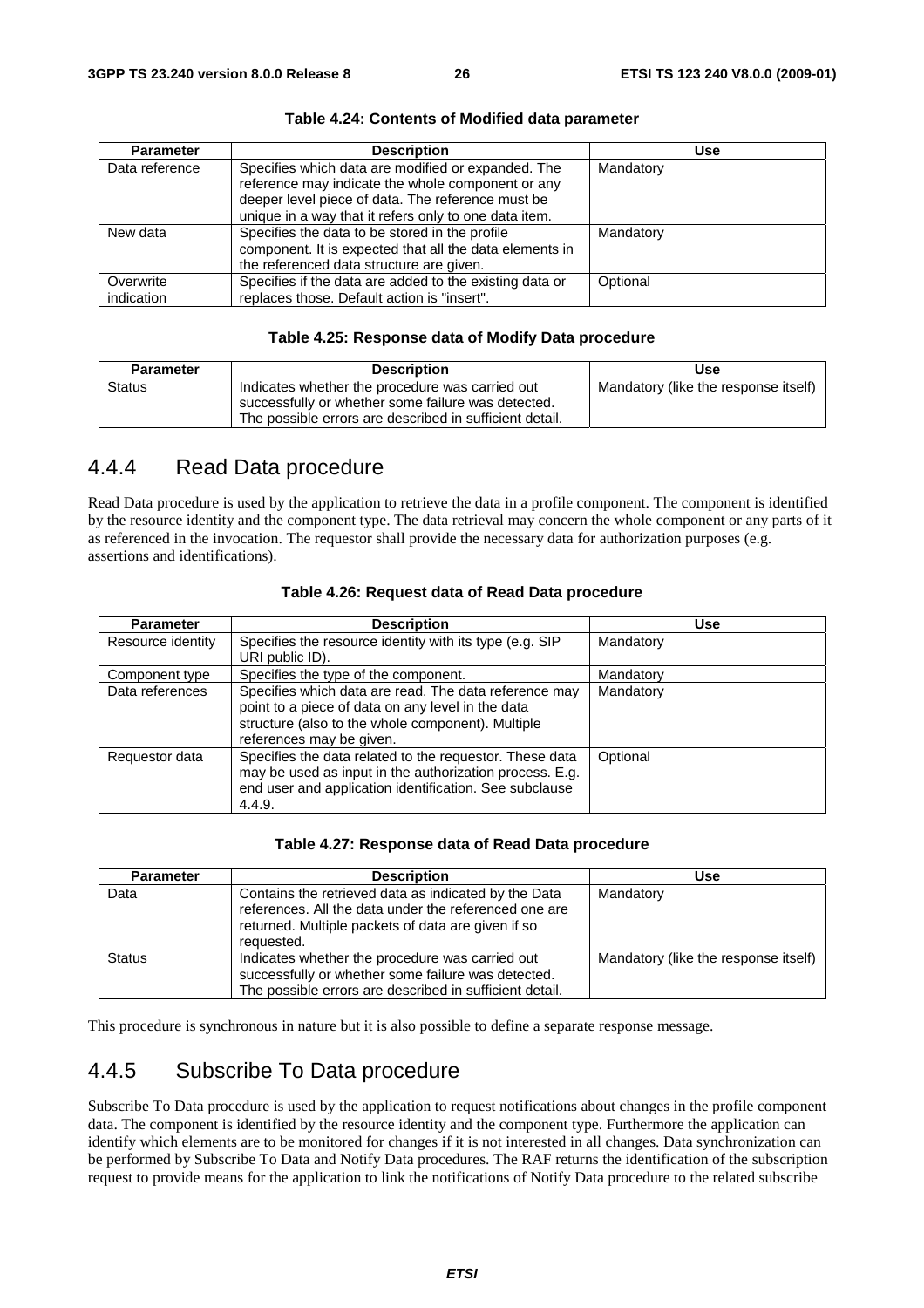requests. With Subscribe To Data procedure an application can also request a list of all its subscriptions to notifications from the RAF. The RAF shall provide all the application"s subscriptions to notifications in the response message.

A filtering data parameter is defined to facilitate performance optimization. This may be left partly vendor/operator specific. The requestor shall provide the necessary data for authorization purposes (e.g. assertions and identifications).

#### **Table 4.28: Request data of Subscribe To Data procedure**

| <b>Parameter</b>          | <b>Description</b>                                                                                                                                                                                                                                | <b>Use</b>  |
|---------------------------|---------------------------------------------------------------------------------------------------------------------------------------------------------------------------------------------------------------------------------------------------|-------------|
| Resource identity         | Specifies the resource identity with its type (e.g. SIP<br>URI public ID).<br>This parameter may be absent only when List of<br>subscriptions parameter is present, otherwise this<br>parameter shall always be present.                          | Conditional |
| Notification<br>Reference | Specifies the call-back address of the Requestor. The<br>RAF shall send the notifications to this address.                                                                                                                                        | Mandatory   |
| List of<br>subscriptions  | Indicates that the application requests the list of all its<br>subscriptions from the RAF.                                                                                                                                                        | Optional    |
| Component type            | Specifies the type of the component.                                                                                                                                                                                                              | Mandatory   |
| Data references           | Specifies which data are monitored for changes.<br>Multiple references may be given. Any change within<br>the referenced data structure causes a notification to<br>be sent. If the parameter is absent, all modifications<br>are notified.       | Optional    |
| Requestor data            | Specifies the data related to the requestor. These data<br>may be used as input in the authorization process. E.g.<br>end user and application identification. See subclause<br>4.4.9.                                                            | Optional    |
| Filter data               | Specifies additional conditions for sending notifications<br>to optimize the performance e.g. when immediate<br>synchronization is not required. The parameter<br>specifies also whether the initial data values are<br>requested to be reported. | Optional    |

#### **Table 4.29: Response data of Subscribe To Data procedure**

| <b>Parameter</b> | <b>Description</b>                                        | Use                                  |
|------------------|-----------------------------------------------------------|--------------------------------------|
| Invoke           | Contains the invoke identification assigned by the RAF    | Mandatory                            |
| identifications  | for this request.                                         |                                      |
|                  | When the application has requested the list of all its    |                                      |
|                  | subscriptions, this parameter will contain all the invoke |                                      |
|                  | identifications assigned by the RAF to the application.   |                                      |
| <b>Status</b>    | Indicates whether the procedure was carried out           | Mandatory (like the response itself) |
|                  | successfully or whether some failure was detected.        |                                      |
|                  | The possible errors are described in sufficient detail.   |                                      |

### 4.4.6 Unsubscribe To Data procedure

Unsubscribe To Data procedure is used by the application to cancel one or several existing subscriptions.

#### **Table 4.30: Request data of Unsubscribe To Data procedure**

| <b>Parameter</b> | <b>Description</b>                                       | Use       |
|------------------|----------------------------------------------------------|-----------|
| Invoke           | Specifies one or several invoke identifications assigned | Mandatorv |
| identifications  | by the RAF for the subscriptions.                        |           |

#### **Table 4.31: Response data of Unsubscribe To Data procedure**

| <b>Parameter</b> | <b>Description</b>                                                                                    | Use                                  |
|------------------|-------------------------------------------------------------------------------------------------------|--------------------------------------|
| <b>Status</b>    | Indicates whether the procedure was carried out<br>successfully or whether some failure was detected. | Mandatory (like the response itself) |
|                  | The possible errors are described in sufficient detail.                                               |                                      |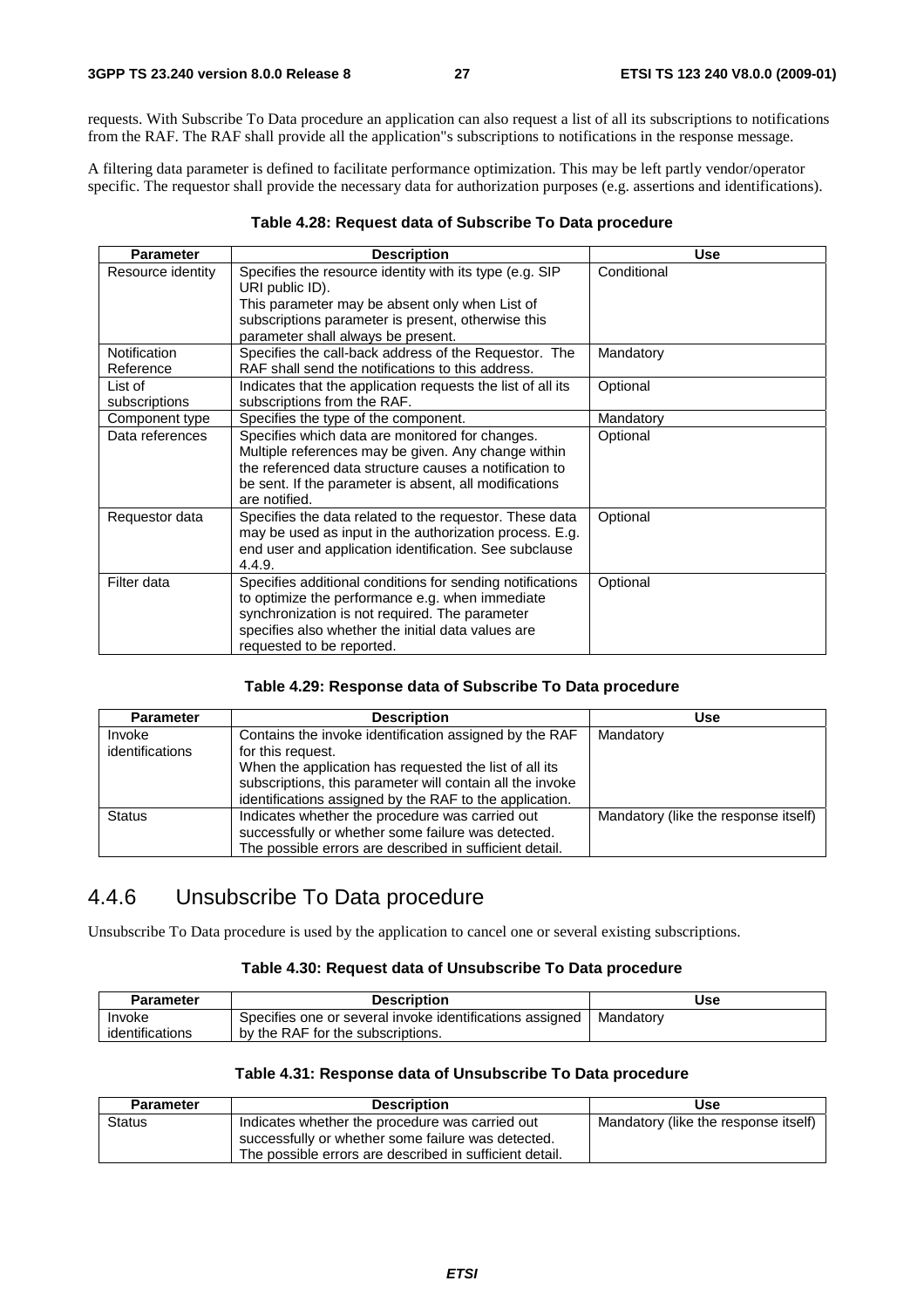### 4.4.7 Notify Data procedure

Notify Data procedure is invoked by the RAF when the data which was identified in Subscribe To Data procedure changes or when the invoked Subscribe To Data procedure requested sending of all the initial values of the referenced data. The procedure identifies the changed data and provides the new values.

#### **Table 4.32: Request data of Notify Data procedure**

| <b>Parameter</b> | <b>Description</b>                                      | Use       |
|------------------|---------------------------------------------------------|-----------|
| Invoke           | Specifies the invoke identification assigned by the RAF | Mandatory |
| identification   | for this subscription.                                  |           |
| Notified data    | Specifies which data are reported together with the     | Mandatory |
|                  | data itself. Multiple pieces of data may be provided.   |           |

#### **Table 4.33: Response data of Notify Data procedure (optional)**

| <b>Parameter</b> | <b>Description</b>                                                                                                                                               | Use                                                   |
|------------------|------------------------------------------------------------------------------------------------------------------------------------------------------------------|-------------------------------------------------------|
| Status           | Indicates whether the procedure was carried out<br>successfully or whether some failure was detected.<br>The possible errors are described in sufficient detail. | Mandatory (however the whole<br>response is optional) |

### 4.4.8 Define Data procedure

Define Data procedure is used by the application to define new data elements to the profile component data structure. The names and types for the new data are specified. This procedure facilitates extension of the profile data with new, proprietary data. Subsequently these data can be handled by the above described procedures e.g. modified by the Modify Data procedure.

### 4.4.9 Common information definitions

The information elements that are applied in several procedures are described in this subclause.

### 4.4.9.1 Requestor data

The Requestor data contain the information that the sender of the request provides in order to facilitate the authorization functions. The access control and user privacy functions work based on these data. Also an unspecified Additional info parameter is defined to carry data e.g. for monitoring or accounting purposes. All the elements are optional. However at least one shall be present if the parameter is applied.

| <b>Element</b>  | <b>Description</b>                                          | <b>Use</b> |
|-----------------|-------------------------------------------------------------|------------|
| Subscriber      | Specifies the end user being served.                        | Optional   |
| identification  |                                                             |            |
| Application     | Specifies the application being served. The RAF has to      | Optional   |
| identification  | link the Application identification to the actual sender of |            |
|                 | the request by the appropriate means taking into            |            |
|                 | account the applied security measures and domains.          |            |
| Authorization   | Contains the assertion for authorization. The nature of     | Optional   |
| assertion       | the assertion must be for one time use to prevent           |            |
|                 | replay and cut-and-paste attacks. E.g. digest or            |            |
|                 | signature mechanisms may be applied. The                    |            |
|                 | provisioning of the assertions or any related shared        |            |
|                 | secrets is beyond Rp reference point specifications.        |            |
| Additional info | Additional unspecified information related to the           | Optional   |
|                 | requestor or request.                                       |            |

#### **Table 4.34: Requestor data**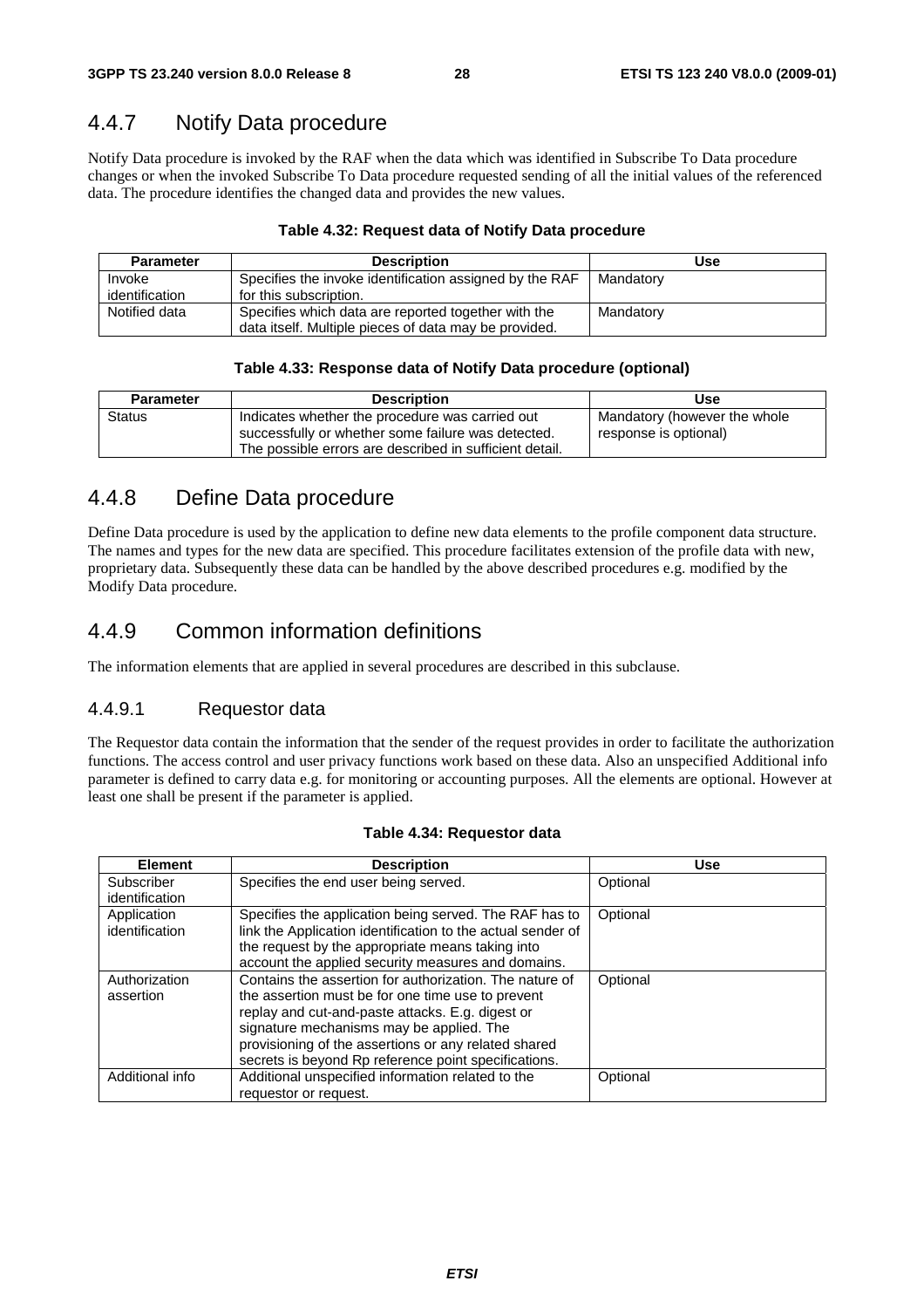### 4.4.10 Error handling and common error types

The basic principle in error handling is that all errors in carrying out the procedures lead to complete abortion of the requested operation. The procedure error responses identify the error type together with more detailed information about the cause of the error.

The common error types which can be applied to all procedures contain:

#### **Table 4.35: Common error types**

| Error                  | <b>Description</b>                                  |
|------------------------|-----------------------------------------------------|
| Invalid operation      | The operation is invalid or unsupported.            |
| Invalid parameter      | The given parameter of the operation is invalid.    |
| Unauthorized operation | There was no authority for the requested operation. |
| Data unavailable       | The requested data were not available.              |
| Unexpected error       | An unexpected error condition was met.              |
| Authentication error   | The authentication of the requestor has failed.     |

5 GUP information model

A Generic User Profile consists of a number of independent GUP Components. However, a GUP Component may contain (i.e. reference) other GUP components e.g. to enable reuse of data.

The GUP Component has a unique identity within the Generic User Profile. In addition to the component type the component identity contains either a subscriber identity or more generic identification depending on which kind of component is in question. A GUP Component can be retrieved through one RAF, and it may consist of a number of GUP Components, Data Element Groups and/or Data Elements.

A GUP Component contains zero or more Data Element Groups. The Data Element Group contains indivisible Data Elements and/or Data Element Groups. The nested Data Elements Groups allow deeper hierarchical structures. The Data Element Group in the lowest hierarchical level contains one or more Data Elements. The Data Element Groups inside a GUP Component may be of the same or different types.

Alternatively the GUP Component may contain zero or more Data Elements without the Data Element Groups. A GUP component shall have at least one Data Element Group or Data Element.

A Composite Datatype is used to define the structure of the whole GUP Component. The structure includes definition about what kind of Data Element Groups and/or which Data Elements belong to the defined GUP Component as well as the data types and valid values of the data.

The UML Class Diagram below illustrates the basic concepts of the GUP Information Model.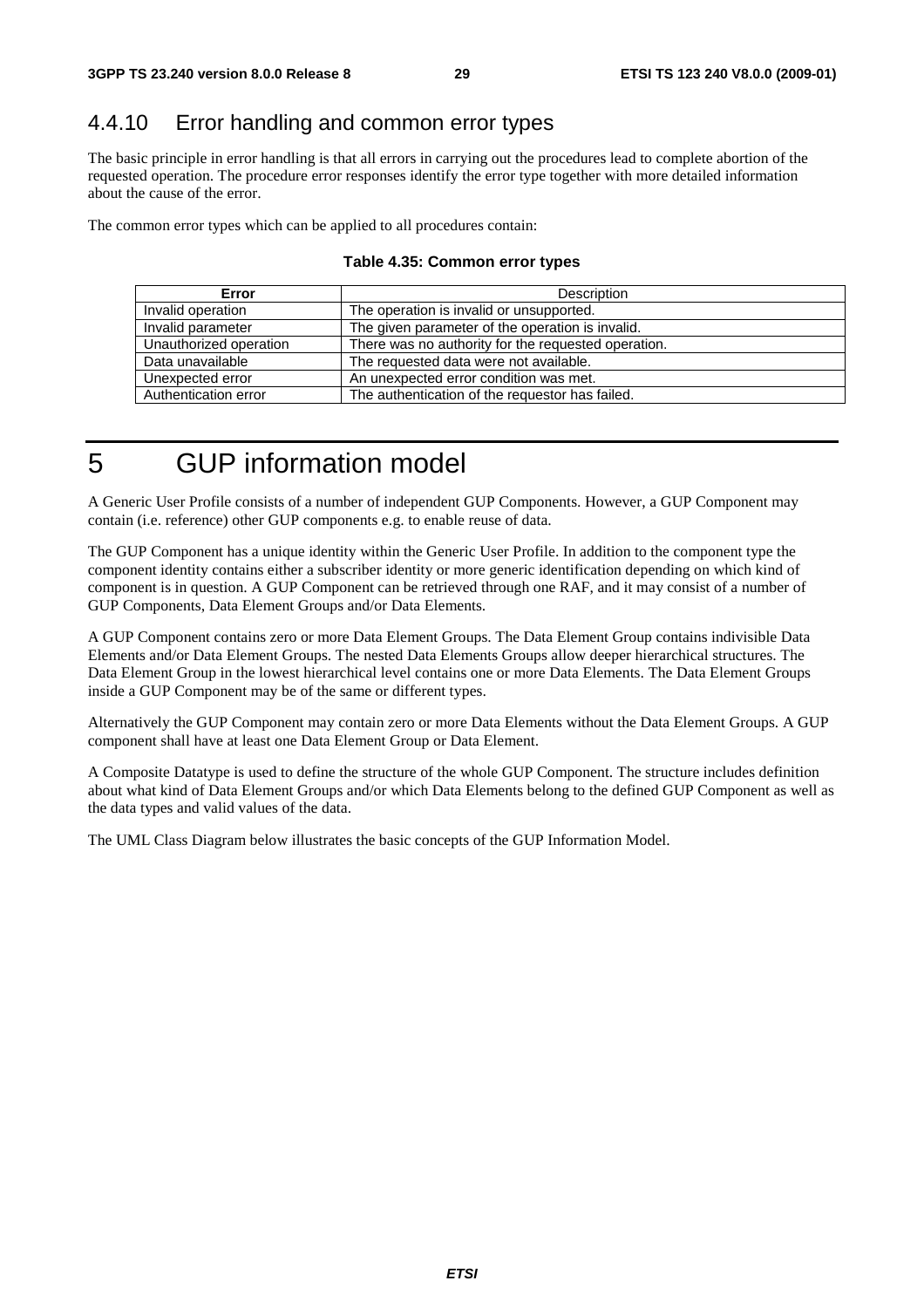

**Figure 5.1: The basic concepts of GUP** 

GUP defines an Authorisation Component, which is just like any other GUP Component. This implies that the same capabilities as for any GUP Component (e.g. identities and structure) are also applied to the Authorisation Component. The Authorisation Component is able to reference any element of the GUP Information Model and define the authorisation regarding those elements. The Authorisation Component may be either subscriber specific or common to several subscribers and/or elements of the GUP Information Model.

Note that any GUP Component may include additional data items, which are used (e.g. by RAF) for the authorisation purposes but those are seen as a part of the data specific to a certain GUP Component, and thus not a part of the generic authorisation specified by GUP.

Figure 5.2 presents an example structure of Generic User Profile with the terms used in the UML Class Diagram. Note that the data structure may be also deeper than shown in the example figure, e.g., the Data Element Groups might consist of nested Data Element Groups.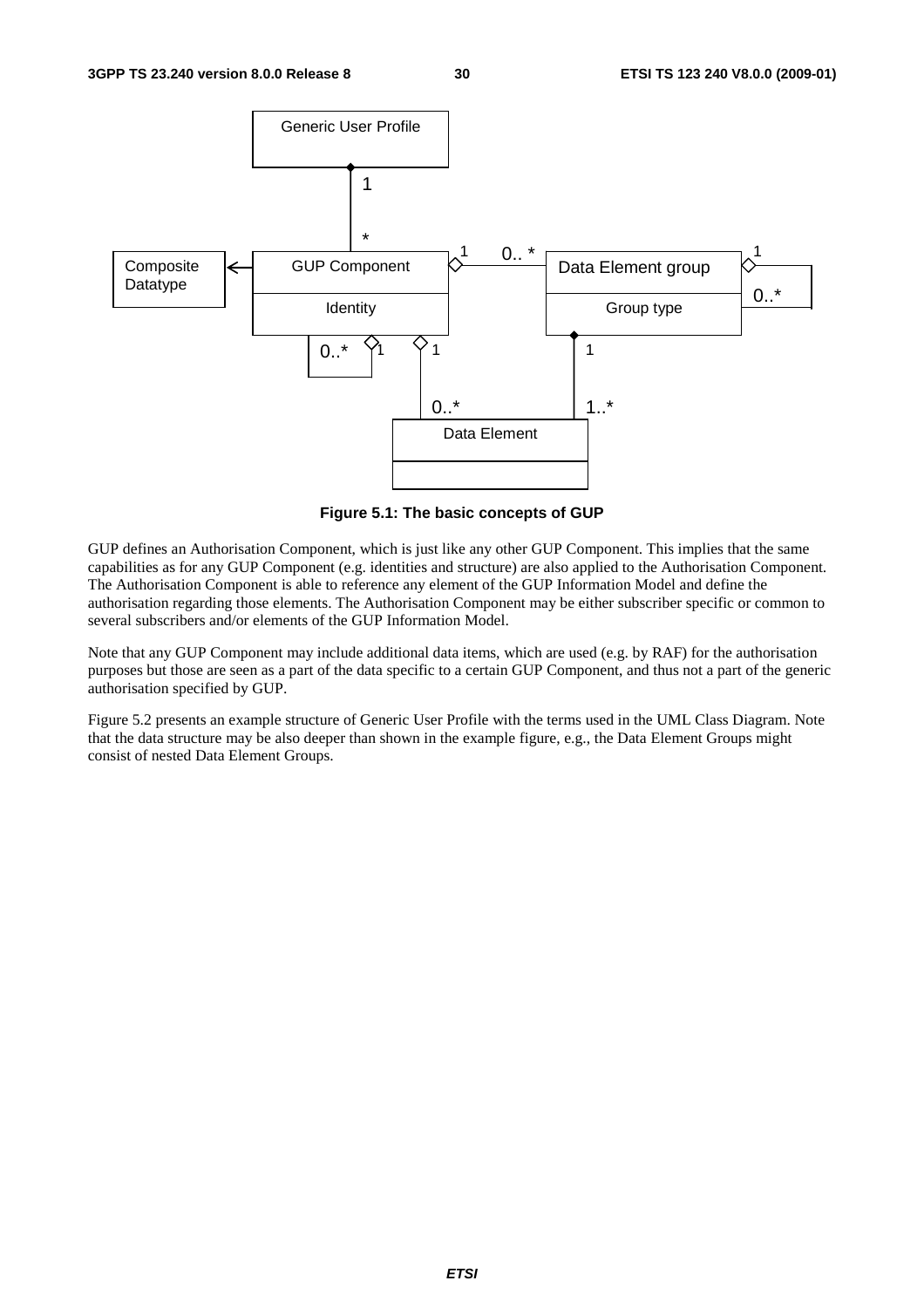

**Figure 5.2: Example structure of GUP information** 

One purpose of the example structure is to clarify the intended relation between the UML Class Diagram and the hierarchical structure of GUP in terms of XML. Use of XML fulfils the requirements for the architectural structure of the GUP information model.

Each Generic User Profile consists of one or several GUP Components depending on the nature of the user related data. GUP Components are independent XML documents. The Generic User Profile is thus formed of a number of XML documents.

Each GUP Component consists of GUP Components, Data Elements and/or Data Element Groups as defined in the component specific definitions. In XML terms the Data Elements are XML elements. The Data Element Group is a structured XML element with an arbitrarily deep data structure.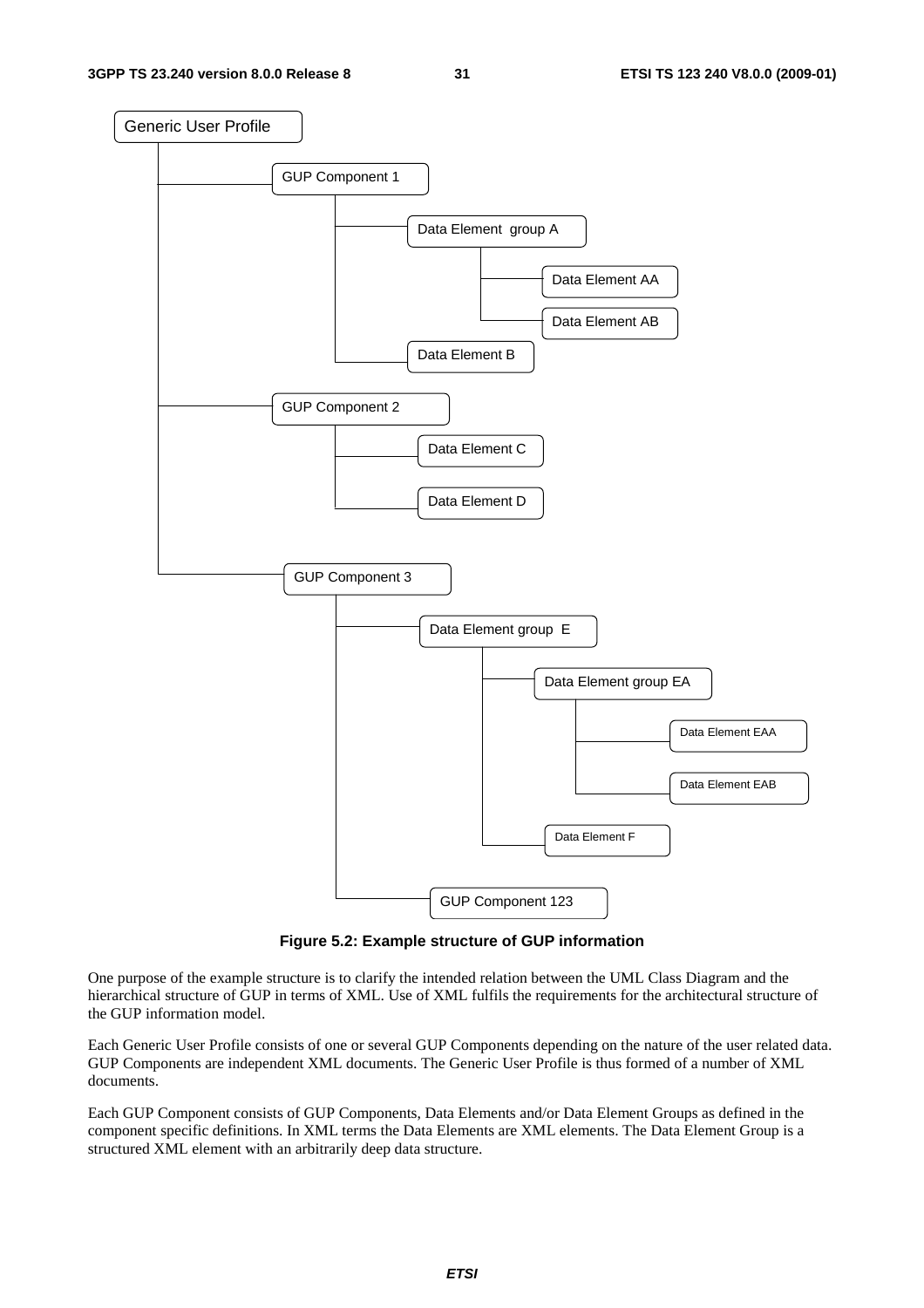# Annex A (informative): Examples of 3GPP Generic User Profile usage

#### **Example 1: GUP Usage with Subscription Management**

An application is accessing targeted subscriber"s subscription data (HSS GUP Component) stored in the HSS. It is assumed that RAF is implemented in the HSS and the targeted HSS GUP Component has been created by using the Create Component procedure. The application in this case can be e.g. a Subscription Management application, a service application or any third party application that is interested in the subscription data of a specific subscriber in operator A"s network.

The example of the interworking interface diagram is shown in Figure A.2. In this example GUP Server is working in the proxy mode of operation.



#### **Figure A.2: An Example of the Interworking Diagram between GUP and an Application**

The interworking steps between the Application, GUP Server and HSS are summarised below:

Step 1: Application A invokes a Query procedure to the GUP Server including the targeted subscriber"s public user identity joe.doe@operatorA.com in the Resource Identity parameter. The HSS GUP Component will be included in the Data Reference parameter clarifying the targeted data (component type) that the application is interested in. Also specific data (i.e XML Data Element) within one GUP Component can be requested. Application A"s identity is included in the Requestor data parameter for the identification and authorisation purposes of the request.

Step 2: GUP Server authenticates the application and authorises the request with the result that Application A is allowed to access the HSS GUP Component of the subscriber [joe.doe@operatorA.com.](mailto:joe.doe@operatorA.com)

Step 3: GUP Server locates the target GUP Data Repository (RAF address), i.e. that the HSS GUP Component of the subscriber joe.doe@operatorA.com is located in the HSS 1, and invokes Read data procedure to HSS 1.

Step 4: HSS 1 makes an internal query by using the public user identity joe.doe@operatorA.com and returns a response to Read data procedure to the GUP Server including the requested HSS GUP Component data of the subscriber joe.doe@operatorA.com.

Step 5: GUP Server passes the received response to Query procedure further to Application A.

The GUP Server may retrieve authorisation GUP Components from a RAF, if it does not hold sufficient information by itself to carry out the authorisation.

If necessary, e.g. when the application requests several GUP Components, or the whole profile including several GUP components in different repositories, GUP Server can invoke several requests to various RAFs and combine responses to one response when returning a response to the application.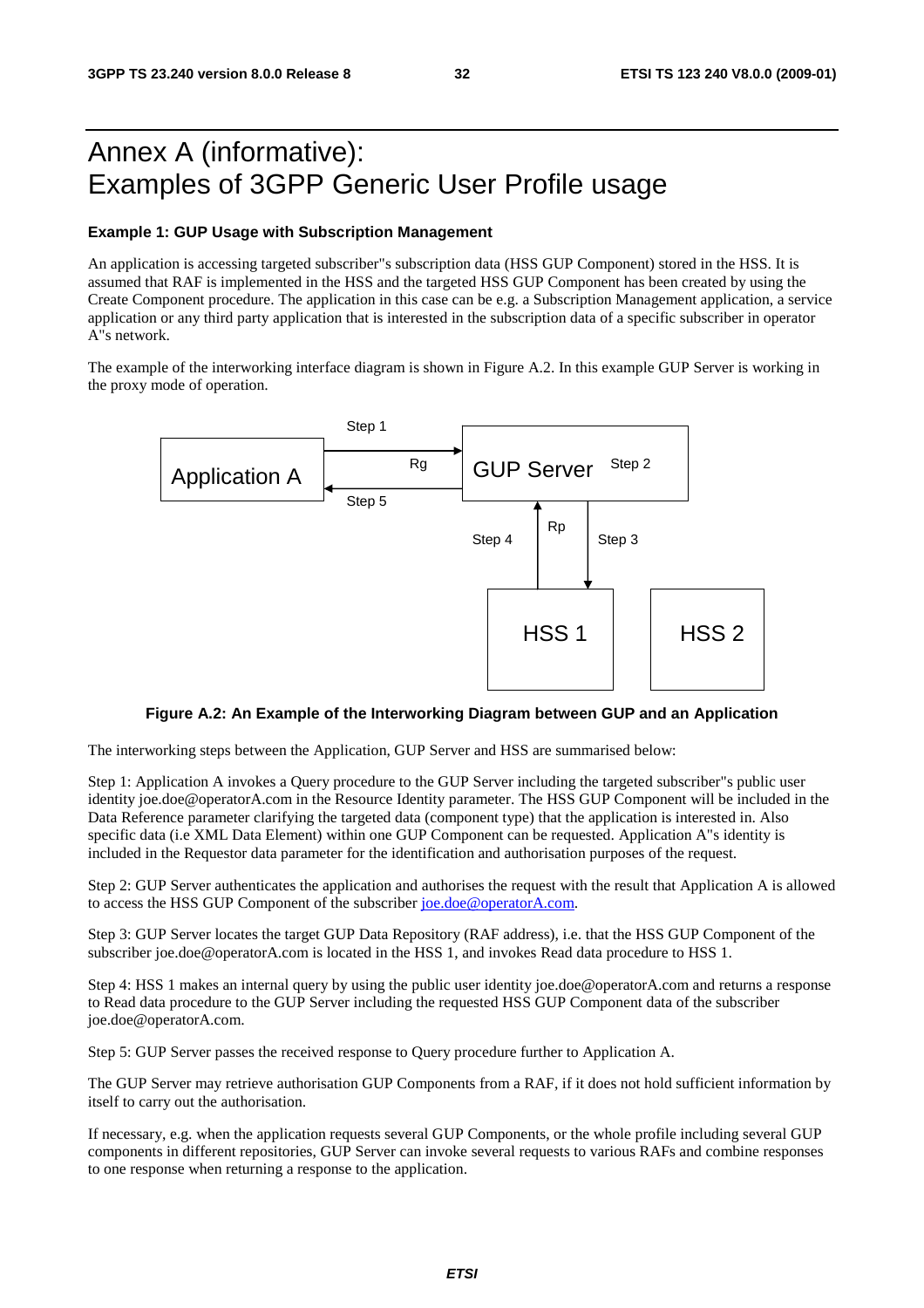# Annex B (informative): 3GPP Generic User Profile candidates

This table lists the Generic User Profile candidates grouped per GUP access. It gives for each data access, the supplier, the consumer and the data repository. The applied categorization of the data in the table does not imply similar GUP component structure.

| <b>GUP access</b>                                                         | <b>Supplier</b>       | <b>Data</b>    | Description of the data                                                                                                                                                                                                                                                                                                                           | <b>Consumer</b>                                                                  |
|---------------------------------------------------------------------------|-----------------------|----------------|---------------------------------------------------------------------------------------------------------------------------------------------------------------------------------------------------------------------------------------------------------------------------------------------------------------------------------------------------|----------------------------------------------------------------------------------|
|                                                                           |                       | repository     |                                                                                                                                                                                                                                                                                                                                                   |                                                                                  |
| General user data for<br><b>IMS</b>                                       | AS manager            | AS             | ISIM subscriber data for IMS:<br>- Private & Public SIP URI of the user<br>- Settings back up/restore<br>- Preferences (e.g. languages)<br>- Phone books<br>- Buddy list                                                                                                                                                                          | S-CSCF                                                                           |
|                                                                           |                       |                | - Available services<br>- Service capabilities<br>- Active service profile                                                                                                                                                                                                                                                                        |                                                                                  |
| MMS VASP<br>applications<br>Ref 23.141                                    | AS manager            | AS             | MMS application specific data:<br>- Authorization<br>- Confidentiality<br>- Charging information                                                                                                                                                                                                                                                  | MMS server                                                                       |
|                                                                           |                       |                | - Message distribution                                                                                                                                                                                                                                                                                                                            |                                                                                  |
| Privacy control<br>settings of the user                                   | AS manager            | AS             | Privacy control data of the user:<br>- Privacy settings for standardized service<br>like Presence<br>- Privacy setting of non standardized<br>services                                                                                                                                                                                            | <b>UE-ISIM</b>                                                                   |
| PLMN specific user<br>information                                         | O&M                   | <b>HSS</b>     | PLMN specific user information:<br>- User addresses (e.g. MSISDNs, URLs)<br>- WAP parameters (e.g. standard WAP<br>gateway)<br>- GPRS parameters<br>- Preferred access technologies (e.g.<br>UTRAN, GERAN, WLAN etc)                                                                                                                              | S-CSCF<br>AS                                                                     |
| Authorized and<br>subscribed service<br>information for CS &<br><b>PS</b> | O&M<br><b>HSS-HLR</b> | <b>HSS-HLR</b> | Authorized and subscribed service<br>information:<br>- Subscriber ID (IMSI, MSISDNs)<br>- General subscription information<br>- Subscription restrictions<br>- Basic & Supplementary services<br>- Charging plans<br>- Operator determined barring data is FFS<br>- SMS subscription<br>- MMS subscription                                        | <b>MSC/VLR</b><br><b>GMSC</b><br><b>SGSN</b><br><b>GGSN</b><br><b>MMS</b> server |
| CSE handling of user<br>subscriptions for<br>CS&PS                        | <b>CSE</b>            | <b>HSS-HLR</b> | - Forwarding & barring information<br>- CAMEL subscription information                                                                                                                                                                                                                                                                            | CSE                                                                              |
| Authorized and<br>subscribed service<br>information for IMS               | O&M                   | <b>HSS</b>     | Authorized and subscribed service<br>information:<br>- IM Subscriber ID (Private User ID, Public<br>ID)<br>- Subscribed media<br>- Billing policy<br>- Initial filter criteria<br>- Service keys & triggering aspects<br>- Authorized services that the subscriber<br>may subscribe to<br>- Services the subscriber actually has<br>subscribed to | S-CSCF<br>AS                                                                     |
| CAMEL services for<br><b>IMS</b>                                          | O&M                   | HSS-HLR        | CAMEL subscription information for IMS                                                                                                                                                                                                                                                                                                            | IM-SSF                                                                           |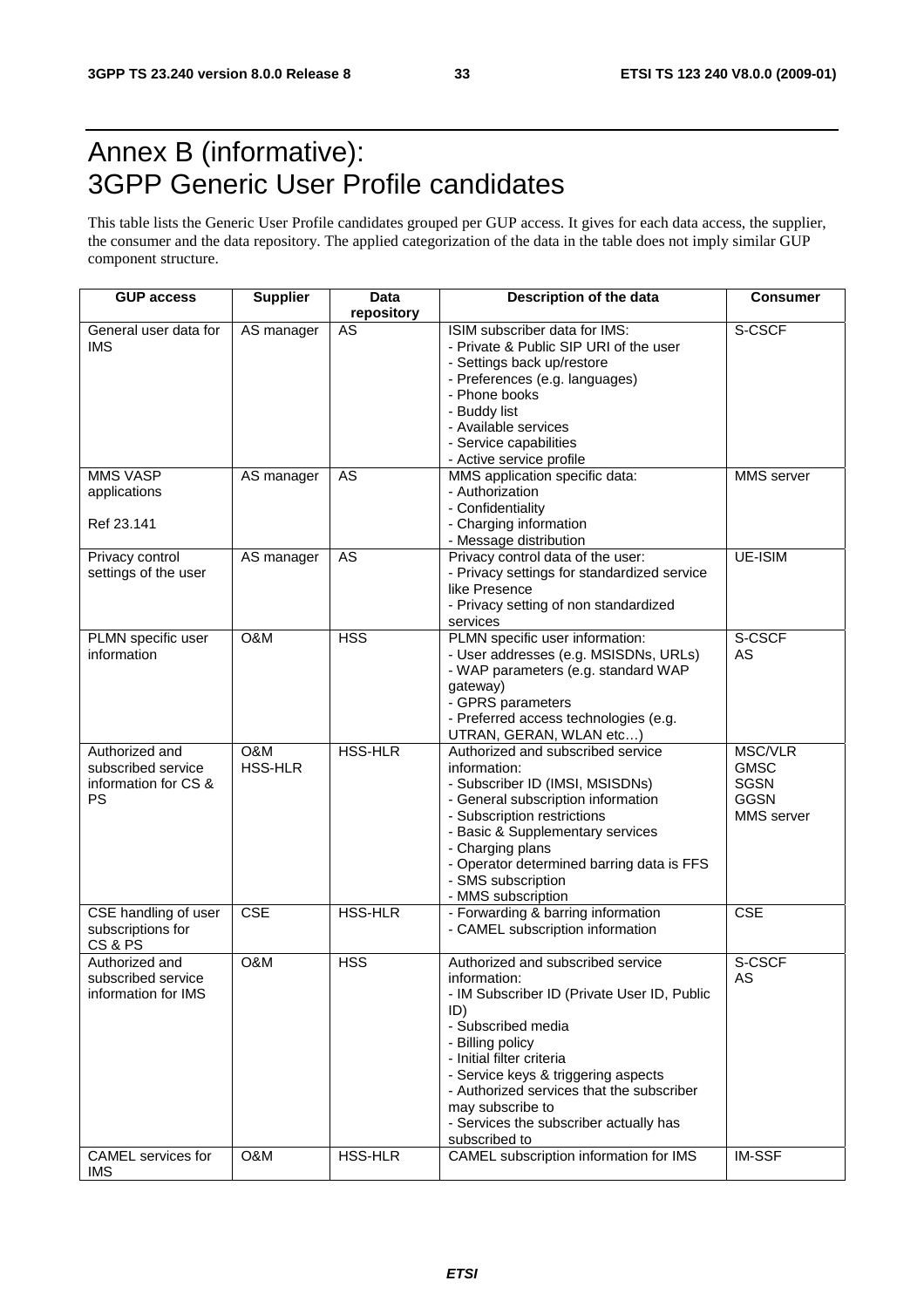# Annex C (informative): Change history

| <b>Change history</b> |              |                 |           |                |                                                                               |       |            |
|-----------------------|--------------|-----------------|-----------|----------------|-------------------------------------------------------------------------------|-------|------------|
| <b>Date</b>           | TSG#         | <b>TSG Doc.</b> | <b>CR</b> | Rev            | Subject/Comment                                                               | Old   | <b>New</b> |
| 2003-06               | SA#20        | SP-030310       |           |                | Raised to v.6.0.0 after approval at SA#20                                     | 2.0.0 | 6.0.0      |
| 2003-09               | SA#21        | SP-030381       | 001       |                | Rg reference point compliance with Liberty Alliance Project ID-<br><b>WSF</b> | 6.0.0 | 6.1.0      |
| 2003-09               | SA#21        | SP-030381       | 002       |                | Introduction of discovery service                                             | 6.0.0 | 6.1.0      |
| 2003-09               | SA#21        | SP-030381       | 003       | 1              | Corrections to Rg reference point descriptions                                | 6.0.0 | 6.1.0      |
| 2003-09               | SA#21        | SP-030381       | 004       |                | Removal of GMLC as example                                                    | 6.0.0 | 6.1.0      |
| $2003 - 12$           | SA#22        | SP-030659       | 007       |                | Selection of the GUP Server mode of operation                                 | 6.1.0 | 6.2.0      |
| 2003-12               | SA#22        | SP-030659       | 009       |                | <b>Notification Reference</b>                                                 | 6.1.0 | 6.2.0      |
| 2003-12               | SA#22        | SP-030659       | 010       | $\overline{2}$ | Subscribe Operation, Subscription Status                                      | 6.1.0 | 6.2.0      |
| 2003-12               | SA#22        | SP-030659       | 011       |                | GUP information model improvement                                             | 6.1.0 | 6.2.0      |
| 2003-12               | SA#22        | SP-030659       | 012       |                | GUP Annex B terminal Capability negotiation for IMS                           | 6.1.0 | 6.2.0      |
| 2004-03               | SA#23        | SP-040038       | 006       | 4              | Adding a listing function                                                     | 6.2.0 | 6.3.0      |
| 2004-03               | SA#23        | SP-040038       | 013       | $\overline{2}$ | Rg reference point alignment with Liberty ID-WSF                              | 6.2.0 | 6.3.0      |
| 2004-03               | SA#23        | SP-040038       | 014       |                | Generalizing the subscriber identity term to resource identity                | 6.2.0 | 6.3.0      |
| 2004-03               | SA#23        | SP-040038       | 015       | 1              | Authorization enhancements                                                    | 6.2.0 | 6.3.0      |
| 2004-03               | SA#23        | SP-040038       | 016       |                | Authorization model alignment with GUP Information Model                      | 6.2.0 | 6.3.0      |
| 2004-06               | SA#24        | SP-040321       | 017       |                | <b>GUP Server in Home operator network</b>                                    | 6.3.0 | 6.4.0      |
| 2004-06               | SA#24        | SP-040321       | 018       |                | Rp Intra-operator interface                                                   | 6.3.0 | 6.4.0      |
| 2004-06               | SA#24        | SP-040321       | 019       |                | <b>GUP Authentication failure</b>                                             | 6.3.0 | 6.4.0      |
| 2004-06               | SA#24        | SP-040321       | 020       |                | Removal of editor's note on existing profile components                       | 6.3.0 | 6.4.0      |
| 2004-06               | SA#24        | SP-040321       | 021       | 1              | Addition of an example in Annex A                                             | 6.3.0 | 6.4.0      |
| 2004-06               | SA#24        | SP-040321       | 022       | $\overline{2}$ | Clarification of requirement for component location management                | 6.3.0 | 6.4.0      |
| 2004-09               | SA#25        | SP-040525       | 024       |                | Addition of missing security aspects                                          | 6.4.0 | 6.5.0      |
| 2004-12               | SA#26        | SP-040757       | 025       |                | Removal of UE as GUP Data Repository                                          | 6.5.0 | 6.6.0      |
| 2005-03               | <b>SA#27</b> | SP-050109       | 026       |                | Use of Discovery Service as Trusted Authority                                 | 6.6.0 | 6.7.0      |
| 2007-06               |              |                 |           |                | Update to Rel-7 version (MCC)                                                 | 6.7.0 | 7.0.0      |
| 2008-12               |              |                 |           |                | Update to Rel-8 version (MCC)                                                 | 7.0.0 | 8.0.0      |
|                       |              |                 |           |                |                                                                               |       |            |